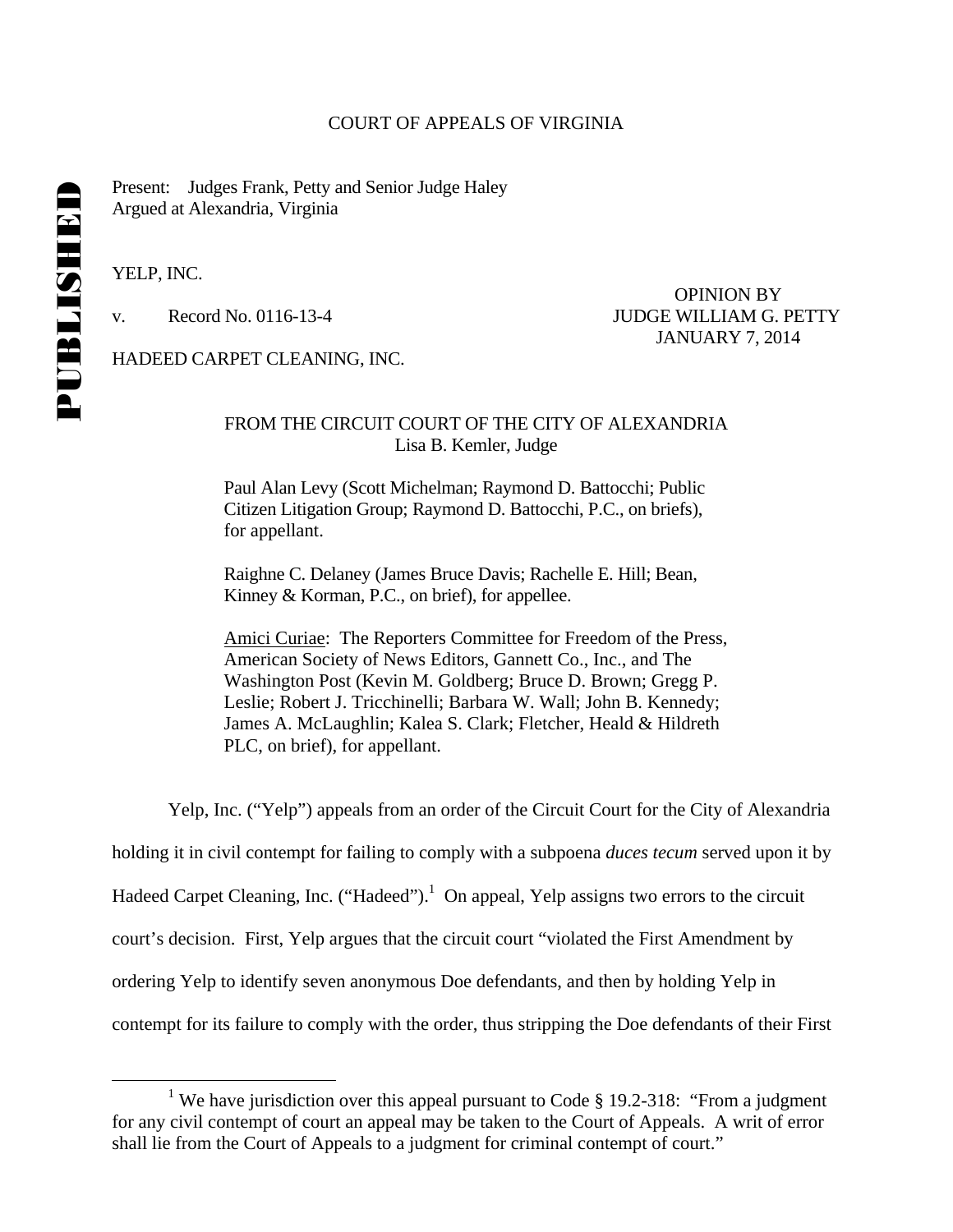Amendment right to speak anonymously, all without requiring Hadeed to show that it had legally and factually sufficient claims against each defendant." Second, Yelp argues that the trial court erred "by asserting subpoena jurisdiction over Yelp, which is a non-party, foreign corporation." For the reasons stated below, we affirm the ruling of the circuit court.

# I. BACKGROUND

Yelp is a Delaware corporation with its principal place of business in California. Yelp is a social-networking website that allows its users to post and read reviews on local businesses. In the first quarter of 2013, Yelp had an average of approximately 102 million monthly, unique visitors. Contributors to Yelp have written over thirty-nine million local reviews.

 Yelp users must register to post reviews. The registration process requires users to provide Yelp with a valid email address. Users are then free to choose a screen name to use when posting their reviews. Yelp further allows users to designate a zip code of their own choosing as their location. Yelp does not require users to use their actual name or place of residence. Yelp typically records the Internet Protocol ("IP") address from which each posting is made. This information is stored in Yelp's administrative database, which is accessible to Yelp's custodian of records in San Francisco.

During registration, Yelp users are required to agree to Yelp's Terms of Service and Content Guidelines ("TOS"). The TOS require users to have actually been customers of the business in question before posting a review. The TOS further require users to base their reviews on their own personal experiences. Yelp may remove posts that it deems in violation of the TOS. Moreover, Yelp employs a proprietary algorithm to filter potentially less reliable reviews. These reviews are moved to a separate page that a user can access by clicking on a filtered reviews link at the bottom of a business listing.

- 2 -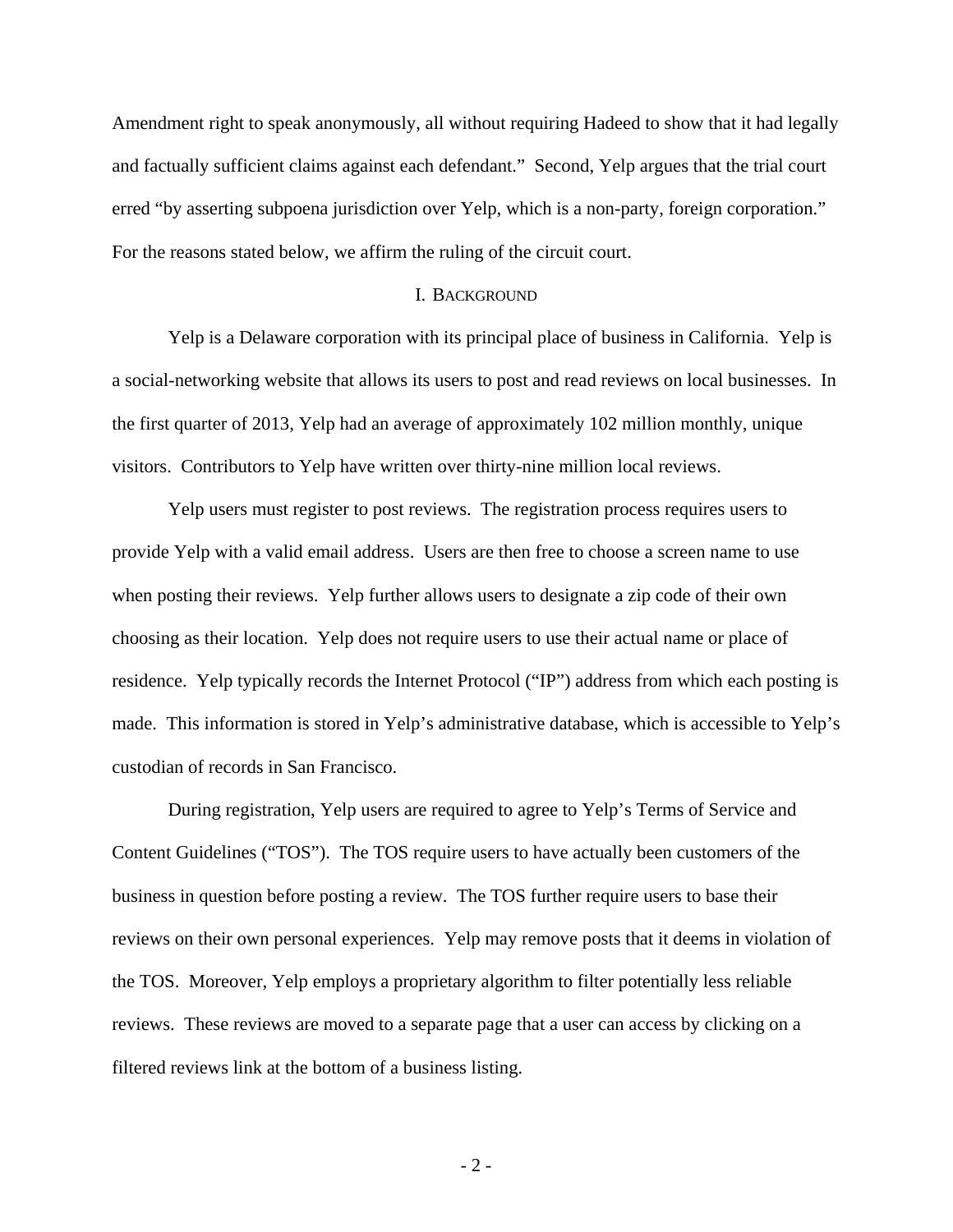Hadeed is a Virginia corporation doing business in the City of Alexandria. Hadeed takes customers' carpets to its premises for cleaning.

As of October 19, 2012, Yelp's website displayed seventy-five reviews about Hadeed and eight reviews about a related company, Hadeed Oriental Rug Cleaning. These reviews were posted by various Yelp users, and a number of the reviews were critical of Hadeed. Hadeed filed suit against the authors of seven specific critical reviews. In these reviews, the authors implicitly or explicitly held themselves out to be Hadeed customers. In its complaint, Hadeed alleged that it tried to match the negative reviews with its customer database but could find no record that the negative reviewers were actually Hadeed customers. Consequently, Hadeed alleged that the negative reviewers were not actual customers; instead, the Doe defendants falsely represented themselves to be customers of Hadeed. Hadeed's complaint further alleged that the negative comments were defamatory because they falsely stated that Hadeed had provided shoddy service to each reviewer.

Hadeed filed its complaint on July 2, 2012. On July 3, 2012, Hadeed issued a subpoena *duces tecum* to Yelp, seeking documents revealing information about the authors of each of the challenged reviews. On July 19, 2012, Yelp served written objections to the subpoena *duces tecum*. In its objections, Yelp contended that Hadeed had not complied with Virginia's procedure for subpoenas to identify anonymous Internet users, Code § 8.01-407.1, among other objections. On July 27, 2012, Hadeed served a renewed subpoena *duces tecum* on Yelp that complied with the procedural requirements of Code § 8.01-407.1. Yelp filed written objections to the renewed subpoena *duces tecum*. Hadeed moved to overrule the objections and cross-moved to enforce the subpoena *duces tecum*.

On November 19, 2012, the circuit court issued an order enforcing the subpoena *duces tecum*. The circuit court ruled that the service of the subpoena *duces tecum* on Yelp's registered

- 3 -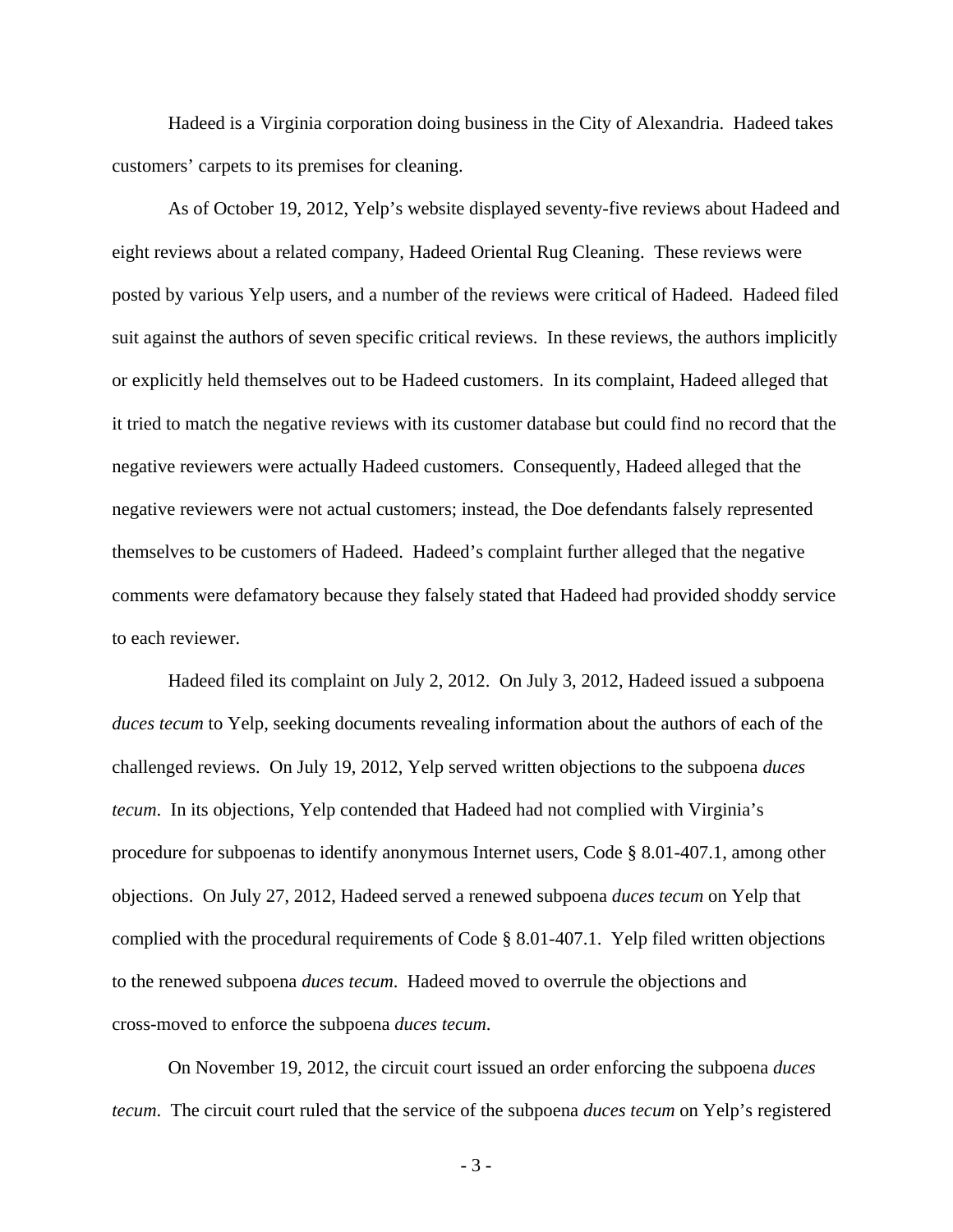agent in Virginia provided jurisdiction. Furthermore, the circuit court ruled that Hadeed's subpoena *duces tecum* complied with both the First Amendment and the standards enumerated in Code § 8.01-407.1. In order to appeal the circuit court's order, and protect its users' rights, Yelp informed Hadeed that it would not comply with the circuit court's order. Hadeed moved to have Yelp held in contempt. The circuit court held Yelp in civil contempt, imposing a monetary sanction of \$500 and awarding Hadeed an additional \$1,000 in attorney's fees. This appeal followed.<sup>2</sup>

#### II. ANALYSIS

On appeal, Yelp presents two arguments. First, Yelp argues that the First Amendment requires a showing of merit on both the law and facts before a subpoena *duces tecum* to identify an anonymous speaker is enforced. Second, Yelp argues that the circuit court lacked jurisdiction to subpoena its documents.

# A. Subpoena *Duces Tecum* and Code § 8.01-407.1

We usually review a "'trial court's refusal to quash the issuance of a subpoena *duces tecum* . . . under an abuse of discretion standard." America Online, Inc. v. Nam Tai Elec., Inc., 264 Va. 583, 590-91, 571 S.E.2d 128, 132 (2002) (quoting America Online, Inc. v. Anonymous Pub. Traded Co., 261 Va. 350, 359, 542 S.E.2d 377, 382 (2001)). On issues involving the First

 <sup>2</sup>  $2$  We recognize that, as a general rule, litigants may not refuse to comply with a valid order of a court and then challenge its validity when held in contempt. Rather, "where the court has jurisdiction of the parties and of the subject matter of the suit and the legal authority to make the order, a party refusing to obey it, however erroneously made, is liable for contempt. Such order, though erroneous, is lawful within the meaning of the contempt statutes until it is reversed by an appellate court." Local 33B, United Marine Div. of Int'l Longshoremen's Ass'n v. Commonwealth, 193 Va. 773, 784, 71 S.E.2d 159, 166 (1952) (quoting Robertson v. Commonwealth, 181 Va. 520, 537, 25 S.E.2d 352 (1943)). This is true "even if the statute upon which it is based is later declared to be unconstitutional." Id. at 783, 71 S.E.2d at 166. However, the Supreme Court has recognized an exception to this general rule when a witness is "compelled to divulge privileged matters which have been given to him in confidence." Robertson, 181 Va. at 538, 25 S.E.2d at 360; see also HCA Health Services v. Levin, 260 Va. 215, 530 S.E.2d 417 (2000). Neither party has addressed whether the customer names maintained by Yelp fall within this exception. Therefore, for purposes of this opinion, we will assume the exception applies.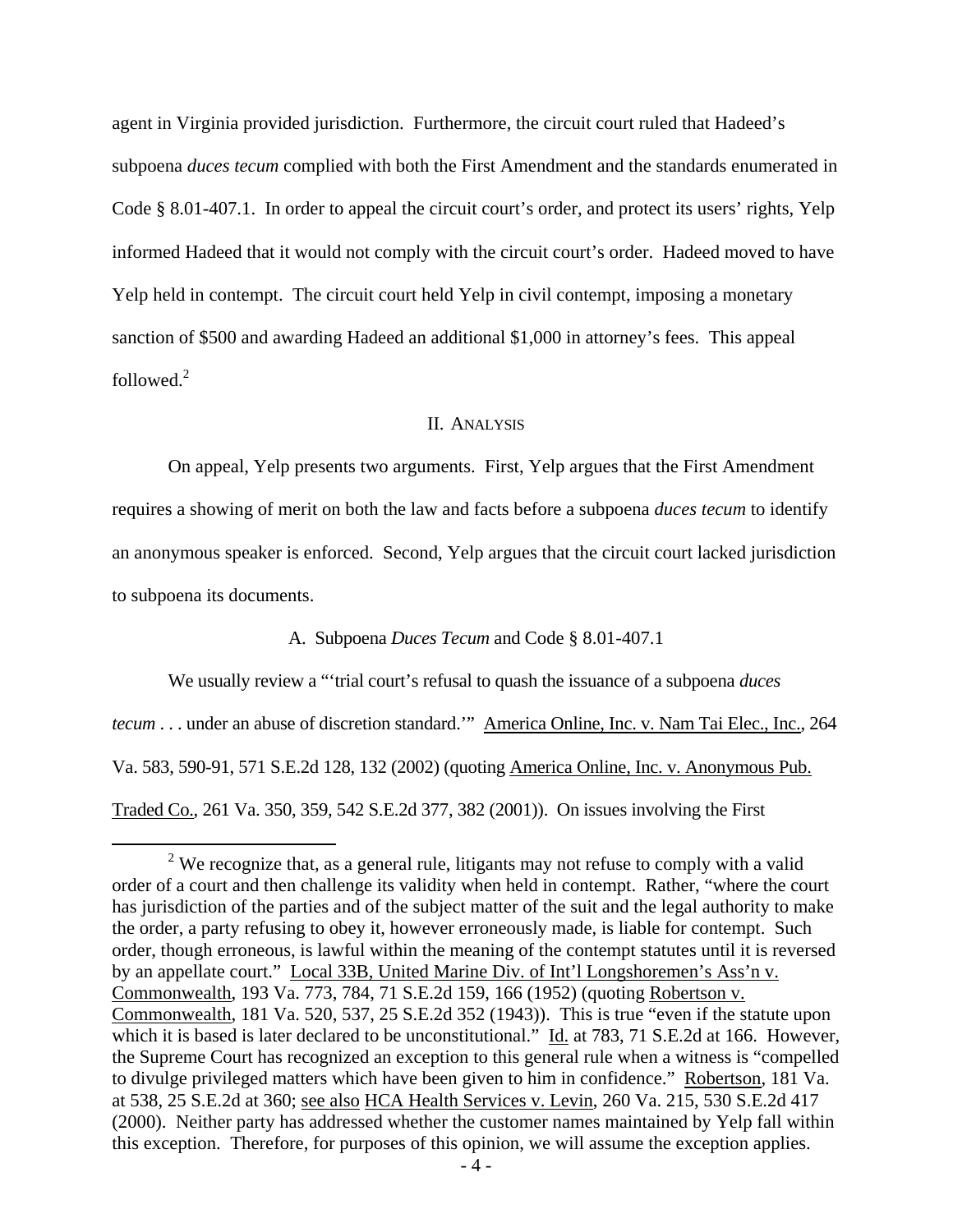Amendment, however, we have "an obligation to 'make an independent examination of the whole record' in order to make sure that 'the judgment does not constitute a forbidden intrusion on the field of free expression.'" Bose Corp. v. Consumers Union, 466 U.S. 485, 499 (1984) (quoting New York Times v. Sullivan, 376 U.S. 254, 284-86 (1964)).

The First Amendment to the United States Constitution provides, in relevant part, that "Congress shall make no law . . . abridging the freedom of speech." U.S. Const. amend. I. The First Amendment was originally applied only to federal action; however, it was extended to the states via the Fourteenth Amendment. See Gitlow v. New York, 268 U.S. 652, 666 (1925) ("[F]reedom of speech and of the press—which are protected by the First Amendment from abridgement by Congress—are among the fundamental personal rights and 'liberties' protected by the due process clause of the Fourteenth Amendment from impairment by the States.").<sup>3</sup>

Anonymous speech is protected by the First Amendment. Buckley v. American

Constitutional Law Found., 525 U.S. 182, 197-99 (1999); McIntyre v. Ohio Elections Comm., 514

U.S. 334 (1995); Talley v. California, 362 U.S. 60 (1960).

"Anonymous pamphlets, leaflets, brochures and even books have played an important role in the progress of mankind." Great works of literature have frequently been produced by authors writing under assumed names. Despite readers' curiosity and the public's interest in identifying the creator of a work of art, an author generally is free to decide whether or not to disclose his or her true identity. The decision in favor of anonymity may be motivated by fear of

 $\frac{1}{3}$ <sup>3</sup> Yelp's argument is that the subpoena *duces tecum* violated the First Amendment of the Constitution of the United States. Yelp does not mention the Virginia counterpart, Article I, § 12 of the Constitution of Virginia. Nevertheless, we note that "'[t]he freedom of speech guaranteed by Article I, § 12 of the Constitution of Virginia is co-extensive with the protections guaranteed by the First Amendment of the Constitution of the United States.'" Daily Press, Inc. v. Commonwealth, 285 Va. 447, 455 n.7, 739 S.E.2d 636, 640 n.7 (2013) (quoting Black v. Commonwealth, 262 Va. 764, 785, 553 S.E.2d 738, 750 (2001) (Hassell, C.J., dissenting)); see also Elliott v. Commonwealth, 267 Va. 464, 473-74, 593 S.E.2d 263, 269 (2004) ("We take this opportunity to declare that Article I, § 12 of the Constitution of Virginia is coextensive with the free speech provisions of the federal First Amendment."). Thus, for the purposes of this opinion, we make no distinction between the protections provided by the First Amendment of the Constitution of the United States and Article I, § 12 of the Constitution of Virginia.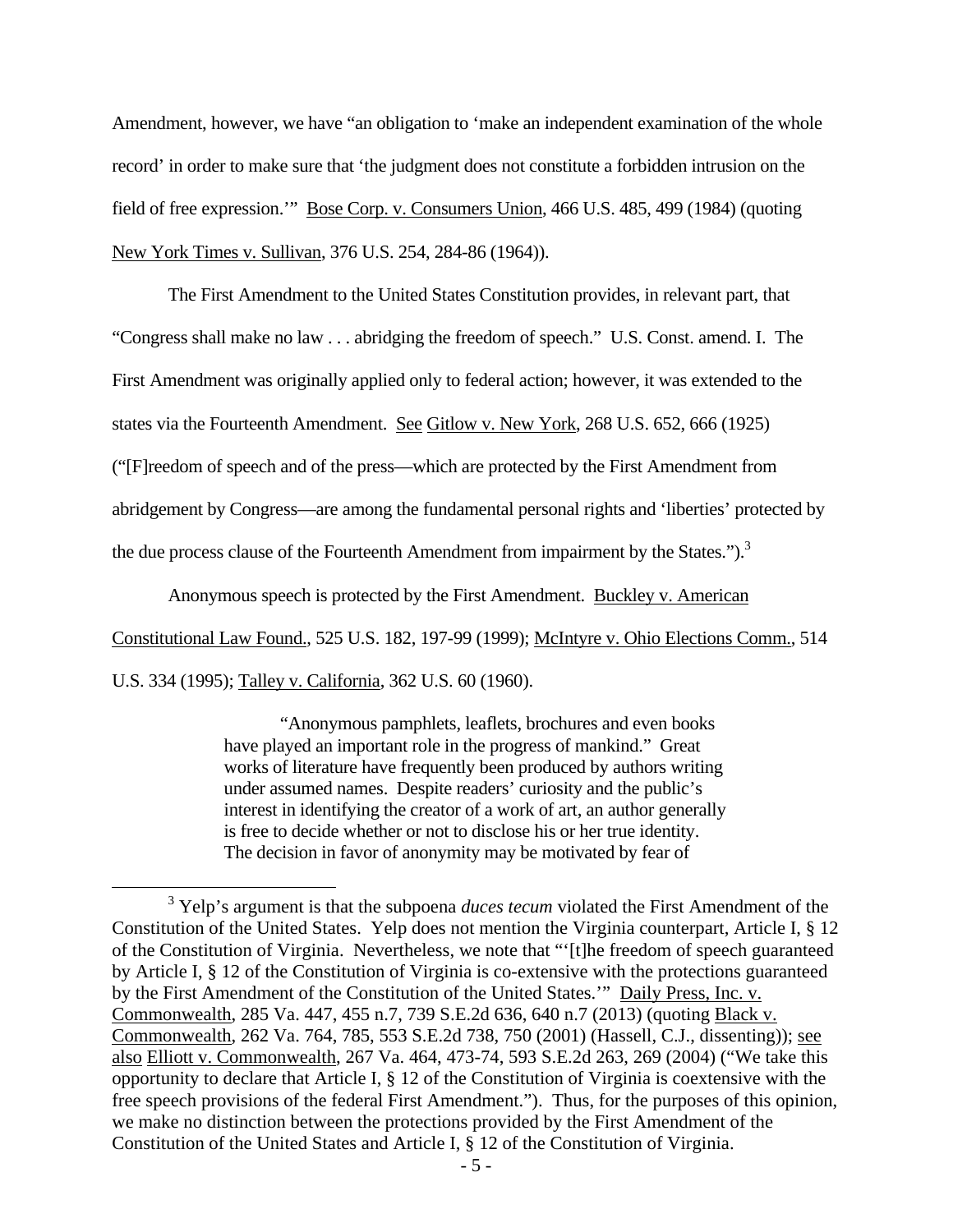economic or official retaliation, by concern about social ostracism, or merely by a desire to preserve as much of one's privacy as possible. Whatever the motivation may be, at least in the field of literary endeavor, the interest in having anonymous works enter the marketplace of ideas unquestionably outweighs any public interest in requiring disclosure as a condition of entry. Accordingly, an author's decision to remain anonymous, like other decisions concerning omissions or additions to the content of a publication, is an aspect of the freedom of speech protected by the First Amendment.

McIntyre, 514 U.S. at 341-42 (quoting Talley, 362 U.S. at 64).

In Talley, there was a California statute that prohibited the distribution of "any handbill in any place under any circumstances" that did not identify the person who prepared, distributed, or sponsored the handbill. 362 U.S. at 60-61. The Supreme Court held that the statute was void on its face because "identification and fear of reprisal might deter perfectly peaceful discussions of public matters of importance." Id. at 65.

Thirty-five years after **Talley**, the Supreme Court upheld the right to speak anonymously on election-related matters. In McIntyre, there was an Ohio law that prohibited the distribution of campaign literature that did not identify the person issuing the literature. 514 U.S. at 344. The Supreme Court held, "[U]nder our Constitution, anonymous pamphleteering is not a pernicious, fraudulent practice, but an honorable tradition of advocacy and dissent. Anonymity is a shield from the tyranny of the majority." Id. at 357. Four years after McIntyre, the Supreme Court heard a similar, election-related anonymous-speech case, and upheld the right to speak anonymously. See Buckley, 525 U.S. at 200 (invalidating, on First Amendment grounds, a Colorado statute that required initiative petition circulators to wear identification badges).

An Internet user does not shed his free speech rights at the log-in screen. The right to free speech is assiduously guarded in all mediums of expression, from the analog to the digital. The anonymous pamphleteer has the right to distribute literature without the looming specter of government interference. Similarly, the anonymous speaker has the right to express himself on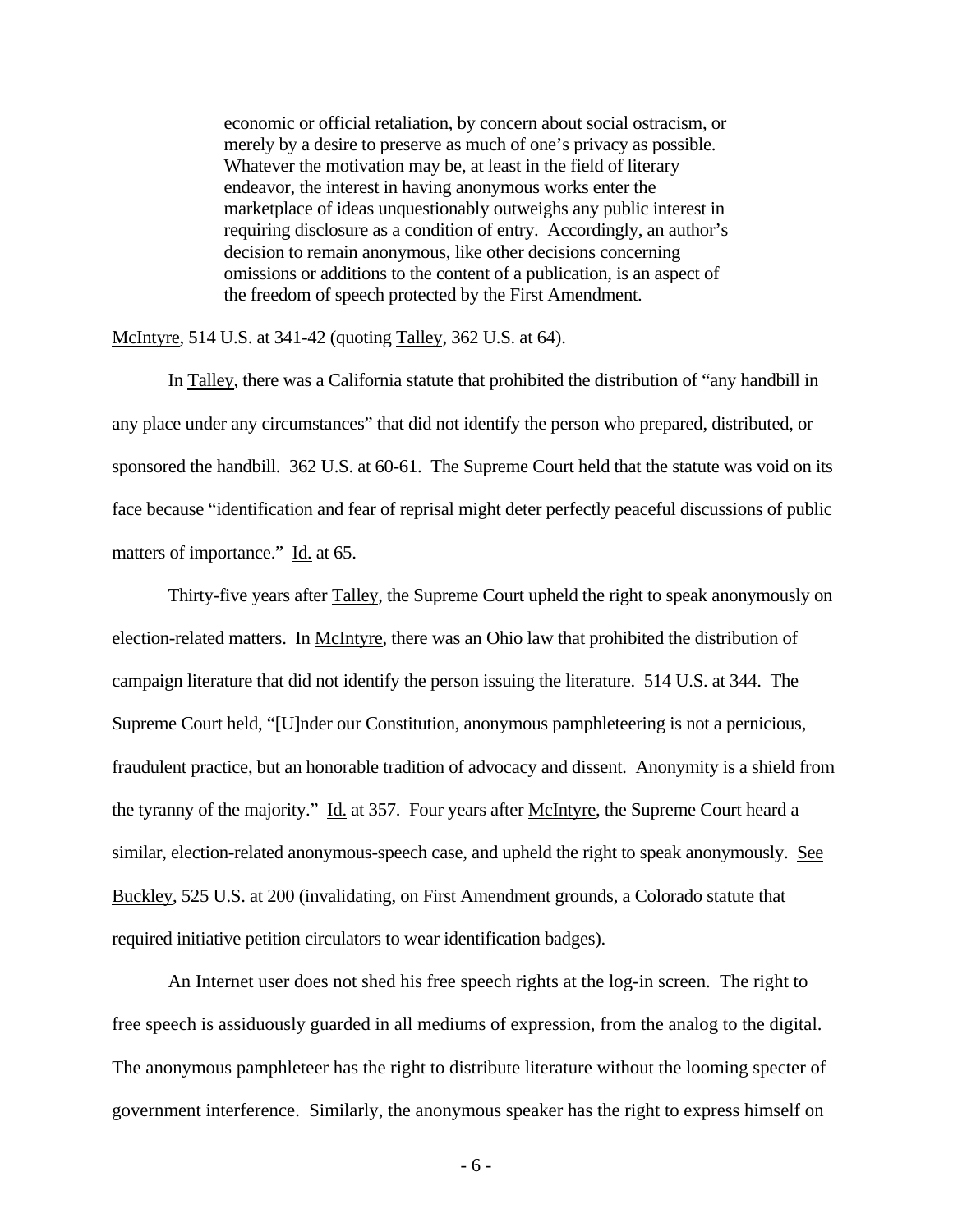the Internet without the fear that his veil of anonymity will be pierced for no other reason than because another person disagrees with him.

1. The Rights of the Anonymous Speaker vs. The Right to Protect One's Reputation

The freedom of speech—and within this, the freedom to speak with anonymity—is not absolute. See Chaplinsky v. New Hampshire, 315 U.S. 568, 572 (1942) ("It is well understood that the right of free speech is not absolute at all times and under all circumstances."). If we assume that the Yelp reviews of Hadeed are lawful, then the John Does may remain anonymous. But if the reviews are unlawful in that they are defamatory, then the John Does' veil of anonymity may be pierced, provided certain procedural safeguards are met. This is because defamatory speech is not entitled to constitutional protection: "Our constitutional guarantees of free speech, as we have seen, protect expressions of opinion from action for defamation. Those constitutional guarantees have never been construed, however, to protect either criminal . . . or tortious conduct." Chaves v. Johnson, 230 Va. 112, 121-22, 335 S.E.2d 97, 103 (1985); see also Chaplinsky, 315 U.S. at 572 ("It has been well observed that such utterances are no essential part of any exposition of ideas, and are of such slight social value as a step to truth that any benefit that may be derived from them is clearly outweighed by the social interest in order and morality."); Sullivan, 376 U.S. at 269 ("[Defamation] can claim no talismanic immunity from constitutional limitations. It must be measured by standards that satisfy the First Amendment."). The bottom line is that "[s]preading false information in and of itself carries no First Amendment credentials." Herbert v. Lando, 441 U.S. 153, 171 (1979).

Furthermore, courts have long recognized a distinction in the level of protection the First Amendment accords to literary, religious, or political speech as compared to that accorded to

- 7 -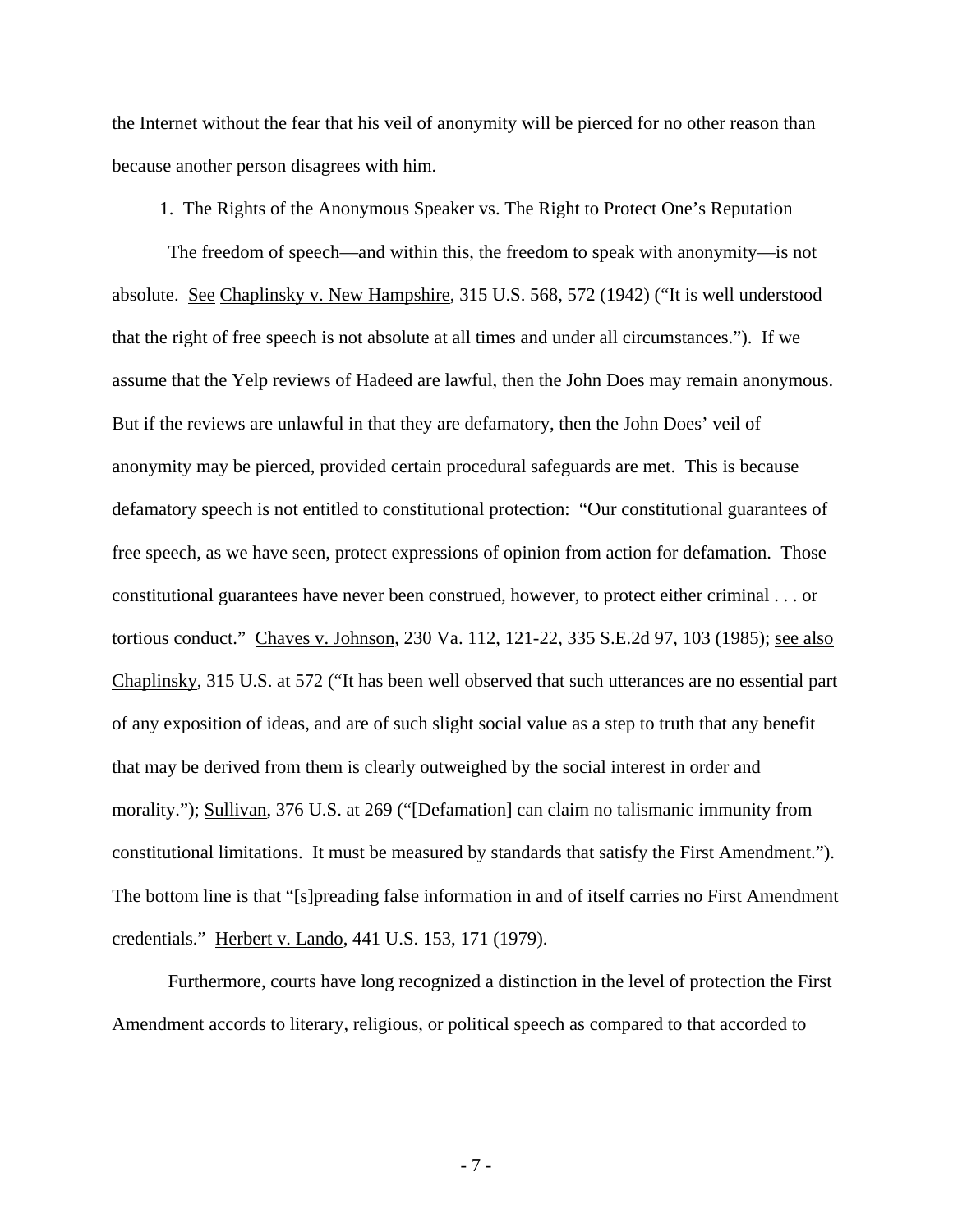commercial speech.<sup>4</sup> Where, as here, speech constitutes an "expression related solely to the economic interests of the speaker and its audience," Central Hudson Gas & Elec. Corp. v. Public Serv. Comm'n of N.Y., 447 U.S. 557, 561 (1980), "any First Amendment right to speak anonymously 'enjoys a limited measure of protection, commensurate with its subordinate position in the scale of First Amendment values, and is subject to modes of regulation that might be impermissible in the realm of noncommercial expression," Lefkoe v. Jos. A. Bank Clothiers, Inc., 577 F.3d 240, 248-49 (4th Cir. 2009) (quoting Bd. of Trustees of SUNY v. Fox, 492 U.S. 469, 477 (1989)). Thus, the John Does' "First Amendment right to anonymity is subject to a substantial governmental interest in disclosure so long as disclosure advances that interest and goes no further than reasonably necessary." Id. (citing Central Hudson Gas & Elec. Corp., 447 U.S. at 566).

## a. The Law of Defamation

"Since the latter half of the 16th century, the common law has afforded a cause of action for damage to a person's reputation by the publication of false and defamatory statements."

Milkovich v. Lorain Journal Co., 497 U.S. 1, 12 (1990). A person's, or business's, reputation is a precious commodity. Perhaps, Shakespeare said it best:

"Good name in man and woman, dear my lord,

Is the immediate jewel of their souls.

Who steals my purse steals trash;

'Tis something, nothing;

'Twas mine, 'tis his, and has been slave to thousands;

But he that filches from me my good name

 $\overline{4}$  $<sup>4</sup>$  Neither party has addressed this distinction, nor has Yelp argued that the emails were</sup> anything other than commercial speech. That having been said, we find it difficult to conceive how these emails could be read as anything other than such an expression.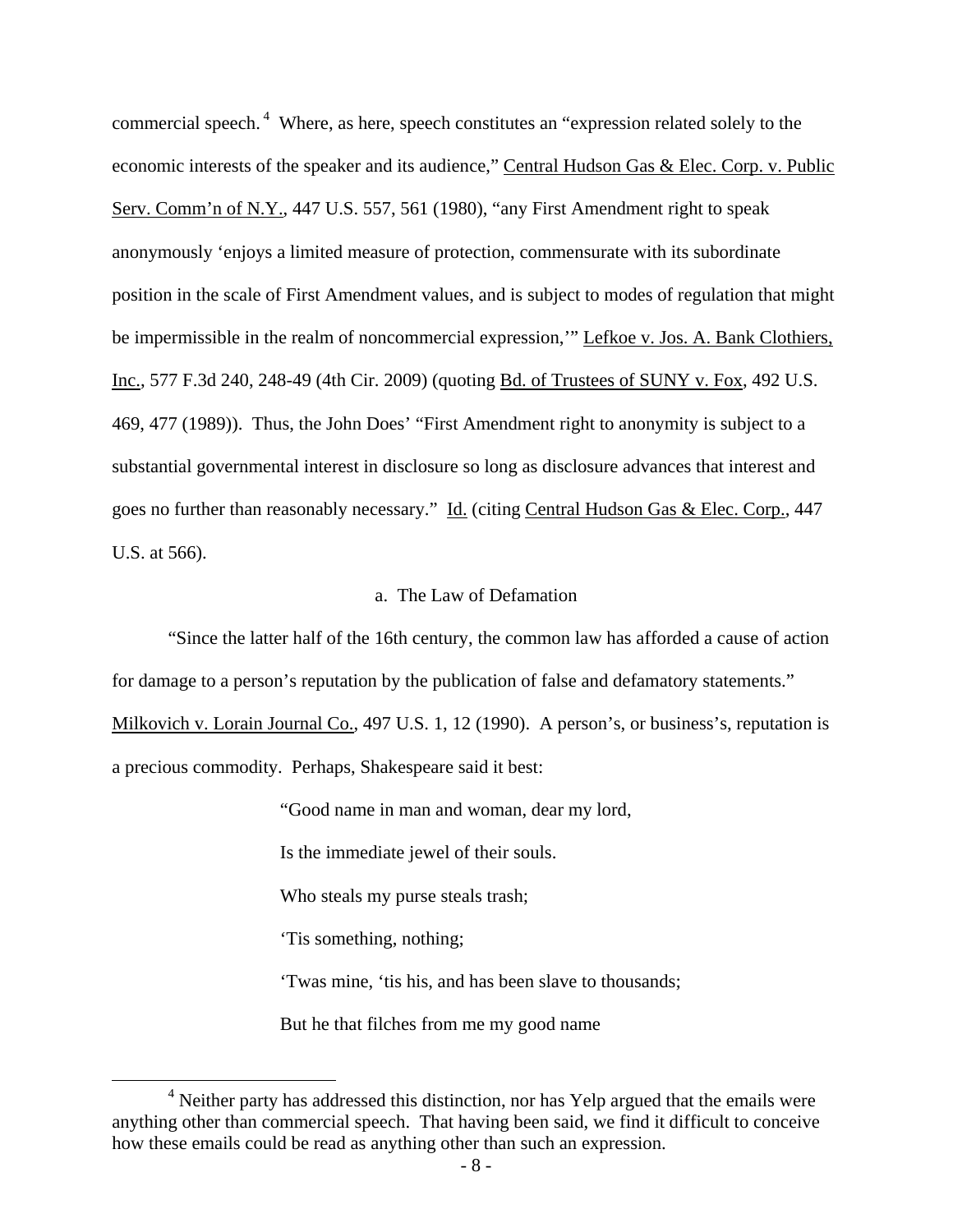Robs me of that which not enriches him,

And makes me poor indeed."

Id. (quoting Shakespeare, Othello Act III, scene 3). Thus, "[d]efamation law developed not only as a means of allowing an individual to vindicate his good name, but also for the purpose of obtaining redress for harm caused by such statements." Id. The ability to obtain redress for harm caused by defamatory statements has also been extended to allow a person to vindicate the good name of his business. See Tronfeld v. Nationwide Mutual Ins. Co., 272 Va. 709, 713, 636 S.E.2d 447, 449-50 (2006) (providing that defamatory words which prejudice a person in his trade or business are actionable per se).

In order to state a cause of action for defamation in Virginia, one needs to allege that a statement is "both false and defamatory." Tharpe v. Saunders, 285 Va. 476, 481, 737 S.E.2d 890, 892 (2013). And the elements of defamation must be met: "'(1) publication of (2) an actionable statement with (3) the requisite intent." Id. at 480, 737 S.E.2d at 892 (quoting Jordan v. Kollman, 269 Va. 569, 575, 612 S.E.2d 203, 206 (2005)). Further, "[d]efamatory words that cause prejudice to a person in her profession are actionable as defamation *per se*." Hyland v. Raytheon Technical Serv. Co., 277 Va. 40, 46, 670 S.E.2d 746, 750 (2009). However, "'[c]auses of action for defamation . . . are subject to principles of freedom of speech arising under the First Amendment to the United States Constitution and Article I, Section 12 of the Constitution of Virginia.'" Tharpe, 285 Va. at 481, 737 S.E.2d at 892 (quoting Yeagle v. Collegiate Times, 255 Va. 293, 295, 497 S.E.2d 136, 137 (1998)). Within these principles is the protection of speech that is merely a matter of opinion.

> The First Amendment to the Federal Constitution and article I, section 12 of the Constitution of Virginia protect the right of the people to teach, preach, write, or speak any such opinion, however ill-founded, without inhibition by actions for libel and slander. "[E]rror of opinion may be tolerated where reason is left free to combat it." Thomas Jefferson's First Inaugural Address (1801).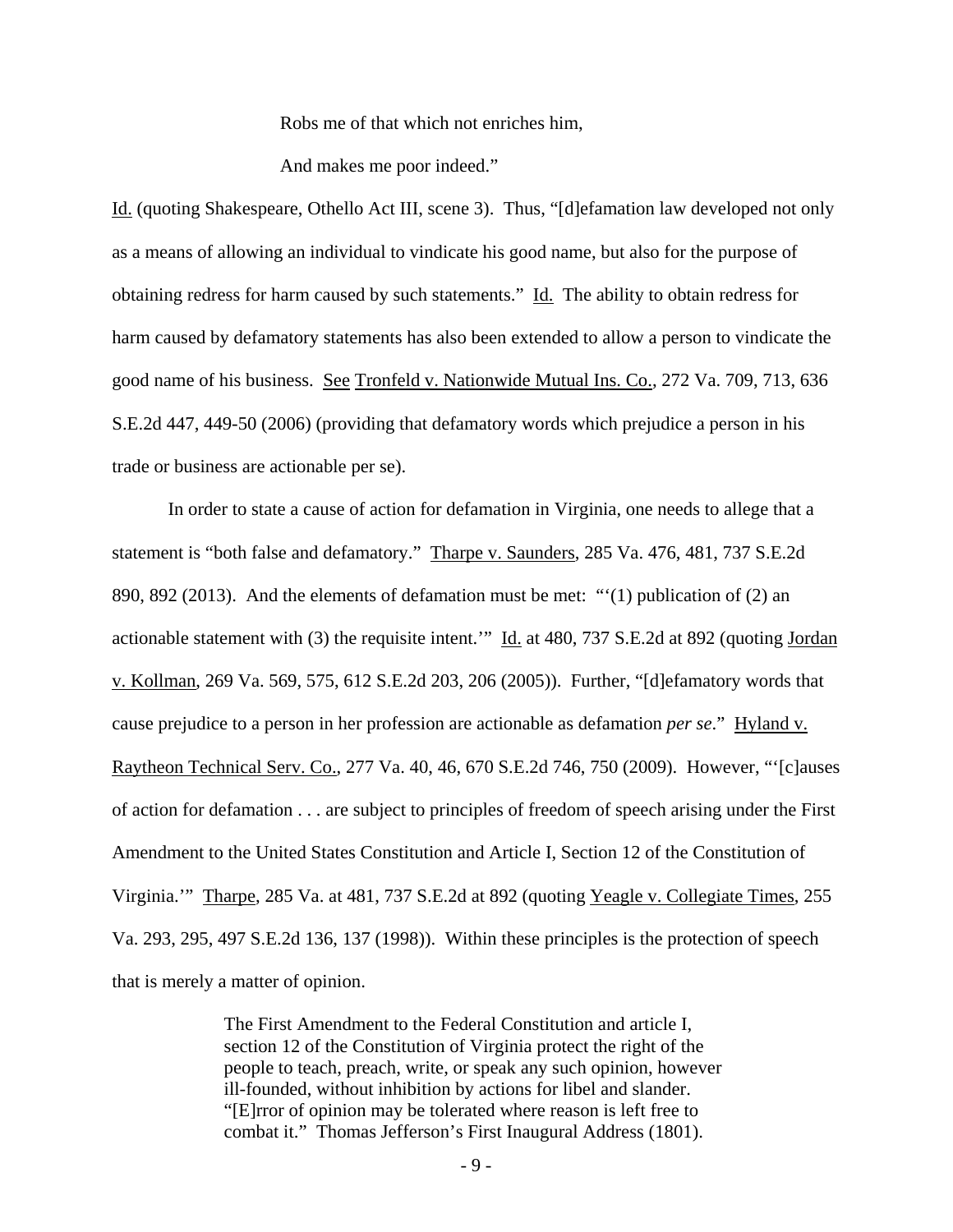"However pernicious an opinion may see[m], we depend for its correction not on the conscience of judges and juries but on the competition of other ideas."

Id. at 481, 737 S.E.2d at 893 (alterations in original) (citations omitted). It is important to note, however, that "'there is no constitutional value in false statements of fact.'" Id. (quoting Gertz v. Robert Welch, 418 U.S. 323, 340 (1974)). Therefore,

> "pure expressions of opinion" are constitutionally protected and "cannot form the basis of a defamation action." "Statements that are relative in nature and depend largely upon the speaker's viewpoint are expressions of opinion." Furthermore, "[s]peech that does not contain a provably false factual connotation" is generally considered "'pure expression[] of opinion.'"

Id. (citations omitted). Nevertheless, even though "pure expressions of opinion are not actionable, '[f]actual statements made to support or justify an opinion . . . can form the basis of an action for defamation.'" Id. at 481 n.3, 737 S.E.2d at 893 n.3 (quoting Raytheon Tech. Servs. Co. v. Hyland, 273 Va. 292, 303, 641 S.E.2d 84, 90 (2007)). With these basic defamation principles in mind, we turn to the standard for piercing the veil of anonymity of an Internet speaker.

## b. Piercing the Veil of Anonymity

 Yelp argues that the First Amendment requires a showing of merit on both the law and the facts before a subpoena *duces tecum*<sup>5</sup> to identify an anonymous speaker is enforced. This is an issue of first impression at the appellate level in the Commonwealth. Moreover, neither the United States Supreme Court nor the Fourth Circuit Court of Appeals has addressed this issue. Thus, Yelp relies upon persuasive authority from other states to support its argument. See Dendrite Int'l, Inc. v. Doe No. 3, 775 A.2d 756 (N.J. Super. Ct. App. Div. 2001); Doe v. Cahill,

 $rac{1}{5}$ <sup>5</sup> A court order, such as a subpoena *duces tecum* that is issued at the request of a private party, constitutes state action and is subject to constitutional limitations. See Sullivan, 376 U.S. at 265. Accordingly, the subpoena power is necessarily limited to the extent that it impacts First Amendment rights. See NAACP v. Alabama ex rel. Patterson, 357 U.S. 449, 461 (1958).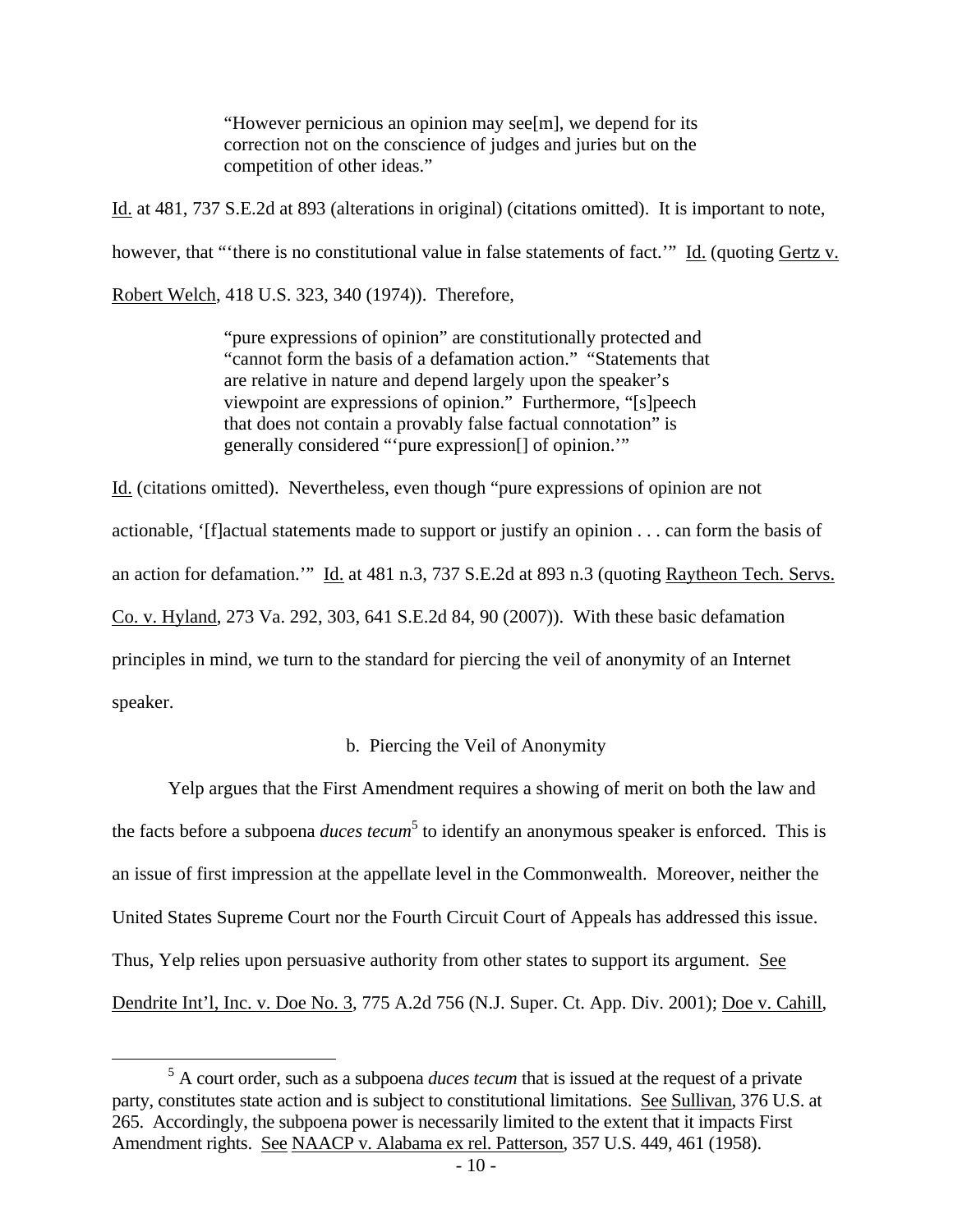884 A.2d 451 (Del. 2005). In relying upon persuasive authority from other states, however, Yelp delicately glosses over Code § 8.01-407.1, which sets forth the standard in the Commonwealth for discovering the identity of persons communicating anonymously over the Internet. Instead of applying the standard set forth in Code § 8.01-407.1, Yelp argues that we should adopt and apply the standards enunciated in Dendrite, Cahill, and their progeny, when deciding whether a subpoena to identify an anonymous speaker is enforced. We decline to do so.

#### i. Code § 8.01-407.1

"'Statutory construction is a question of law which we review *de novo* on appeal.'" Lynchburg Div. of Soc. Servs. v. Cook, 276 Va. 465, 480, 666 S.E.2d 361, 368 (2008) (quoting Parker v. Warren, 273 Va. 20, 23, 639 S.E.2d 179, 181 (2007)). In construing statutes, we "'apply the plain language of a statute unless the terms are ambiguous.'" Id. (quoting Boynton v. Kilgore, 271 Va. 220, 227, 623 S.E.2d 922, 926 (2006)). Our "'primary objective . . . is to ascertain and give effect to legislative intent.'" Commonwealth v. Amerson, 281 Va. 414, 418, 706 S.E.2d 879, 882 (2011) (quoting Conger v. Barrett, 280 Va. 627, 630, 702 S.E.2d 117, 118 (2010)). Legislative intent is discovered "'by giving to all the words used their plain meaning, and construing all statutes *in pari materia* in such manner as to reconcile, if possible, any discordant feature which may exist, and make the body of the laws harmonious and just in their operation.'" Thomas v. Commonwealth, 59 Va. App. 496, 500, 720 S.E.2d 157, 159-60 (2012) (quoting Lucy v. Cnty. of Albemarle, 258 Va. 118, 129-30, 516 S.E.2d 480, 485 (1999)). Finally, "'[W]e . . . presume that the legislature chose, with care, the words it used when it enacted the relevant statute." Seabolt v. Cnty. of Albemarle, 283 Va. 717, 720, 724 S.E.2d 715, 717 (2012) (quoting Addison v. Jurgelsky, 281 Va. 205, 208, 704 S.E.2d 402, 404 (2011)).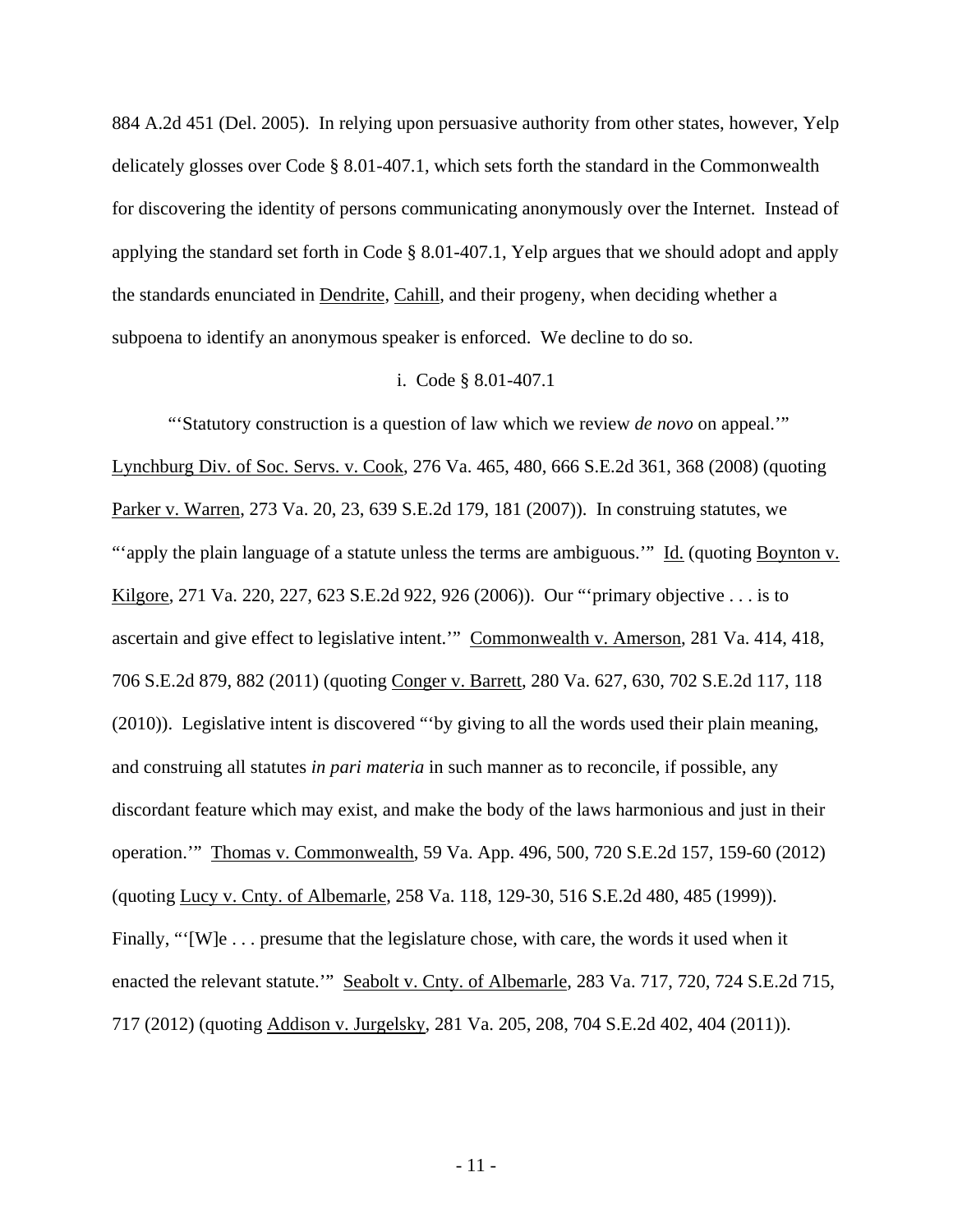Virginia has developed an unmasking standard in Code § 8.01-407.1; it is one of many jurisdictions to develop its own unmasking standard. <sup>6</sup> On February 22, 2001, the General Assembly passed Senate Joint Resolution 334, which provided "for a study of the discovery of electronic data and proposal of a statutory scheme or rules of evidence to govern the discovery of electronic data in civil cases in the courts of Virginia." Discovery of Electronic Data, S. Doc. No. 9, at 7 (2002) (citing S.J. Res. 334, Va. Gen. Assem. (2001)). Pursuant to this Resolution, the Office of the Executive Secretary of the Virginia Supreme Court prepared a comprehensive, ninety-eight-page report that was submitted to the Governor and General Assembly. Id. at 4. The report included a summary, which set forth the results of its study:

> The Report first introduces the importance of the Internet and World-Wide Web as forums for communication protected by Constitutional free speech rights, as recognized by the United States Supreme Court and consistent with pre-existing Virginia law. The role of anonymous speech in this medium is discussed, along with federal and Virginia law relevant to an understanding of the importance that anonymity plays in the free expression of ideas, under protections for free expression, privacy and freedom of association with others.

> The Report canvasses the existing case law directly on the topic of requests for confidential information relating to electronic communications, which is not extensive. Analogies from other, more developed, bodies of law are sketched. The prevailing standards for decisions on contested applications to pierce the anonymity of protected communications in civil litigation are discussed: the key to this analysis is that in order for a trial court to perform the balancing of rights necessary for a determination of whether intrusion upon protected anonymous speech will be allowed, the court must first be provided with the information it needs to perform that balancing. To decide these issues, the trial

 <sup>6</sup> <sup>6</sup> There are at least nine unmasking standards—not including Virginia's statutory standard—that state and federal courts have created. See Doe I v. Individuals (AutoAdmit.com), 561 F. Supp. 2d 249, 254-56 (D. Conn. 2008); Doe v. 2TheMart.com Inc., 140 F. Supp. 2d 1088, 1095 (W.D. Wash. 2001); Columbia Ins. Co. v. Seescandy.com, 185 F.R.D. 573, 578-80 (N.D. Cal. 1999); Mobilisa, Inc. v. Doe 1, 170 P.3d 712, 721 (Ariz. Ct. App. 2007); Krinsky v. Doe 6, 72 Cal. Rptr. 3d 231, 244-45 (Ct. App. 2008); Doe No. 1 v. Cahill, 884 A.2d 451, 460-61 (Del. 2005); Solers, Inc. v. Doe, 977 A.2d 941, 954 (D.C. 2009); Indep. Newspapers, Inc. v. Brodie, 966 A.2d 432, 457 (Md. 2009); Dendrite Int'l, 775 A.2d at 760-61.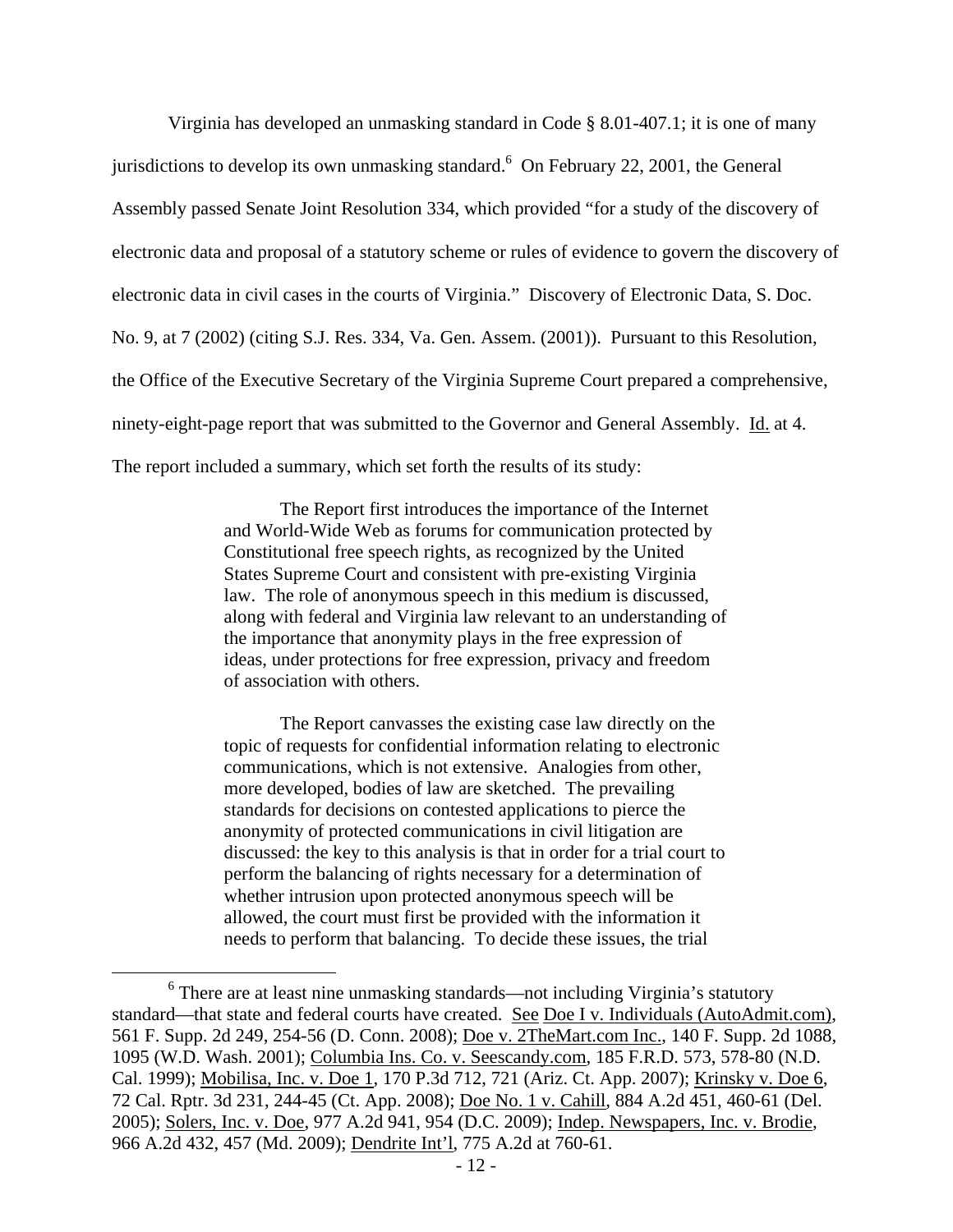court in Virginia need not decide the merits of the case pending elsewhere, but must have sufficient considerations illuminated by the parties' submissions to permit assessment of the need for the contested information, on the one hand, and the severity of the intrusion on free speech, on the other. Tests applied in this situation by other courts, state and federal, are summarized and assessed in the Report.

A brief summary of how the subpoena process now operates in the federal courts and the Virginia circuit courts is provided in the body of the Report, along with several analogous procedures and doctrines that suggest considerations for inclusion in any effort to provide a unified approach to subpoenas for electronic information.

The relevant considerations and factors are specifically set forth and discussed, and a proposed statute or rule embodying the applicable provisions is then proposed.

Id. After considering the report, the General Assembly adopted Code § 8.01-407.1 as it was

drafted in the report.

Code § 8.01-407.1 is titled, "Identity of persons communicating anonymously over the

Internet." Code § 8.01-407.1 provides a procedure that must be followed when a person files a

subpoena seeking information about the identity of an anonymous individual that engaged in

Internet communications that are allegedly tortious or illegal. Code § 8.01-407.1(A). All such

subpoenas must follow the procedure listed in the statute. That procedure is listed below in its

entirety.

1. At least thirty days prior to the date on which disclosure is sought, a party seeking information identifying an anonymous communicator shall file with the appropriate circuit court a complete copy of the subpoena and all items annexed or incorporated therein, along with supporting material showing:

a. That one or more communications that are or may be tortious or illegal have been made by the anonymous communicator, or that the party requesting the subpoena has a legitimate, good faith basis to contend that such party is the victim of conduct actionable in the jurisdiction where the suit was filed. A copy of the communications that are the subject of the action or subpoena shall be submitted.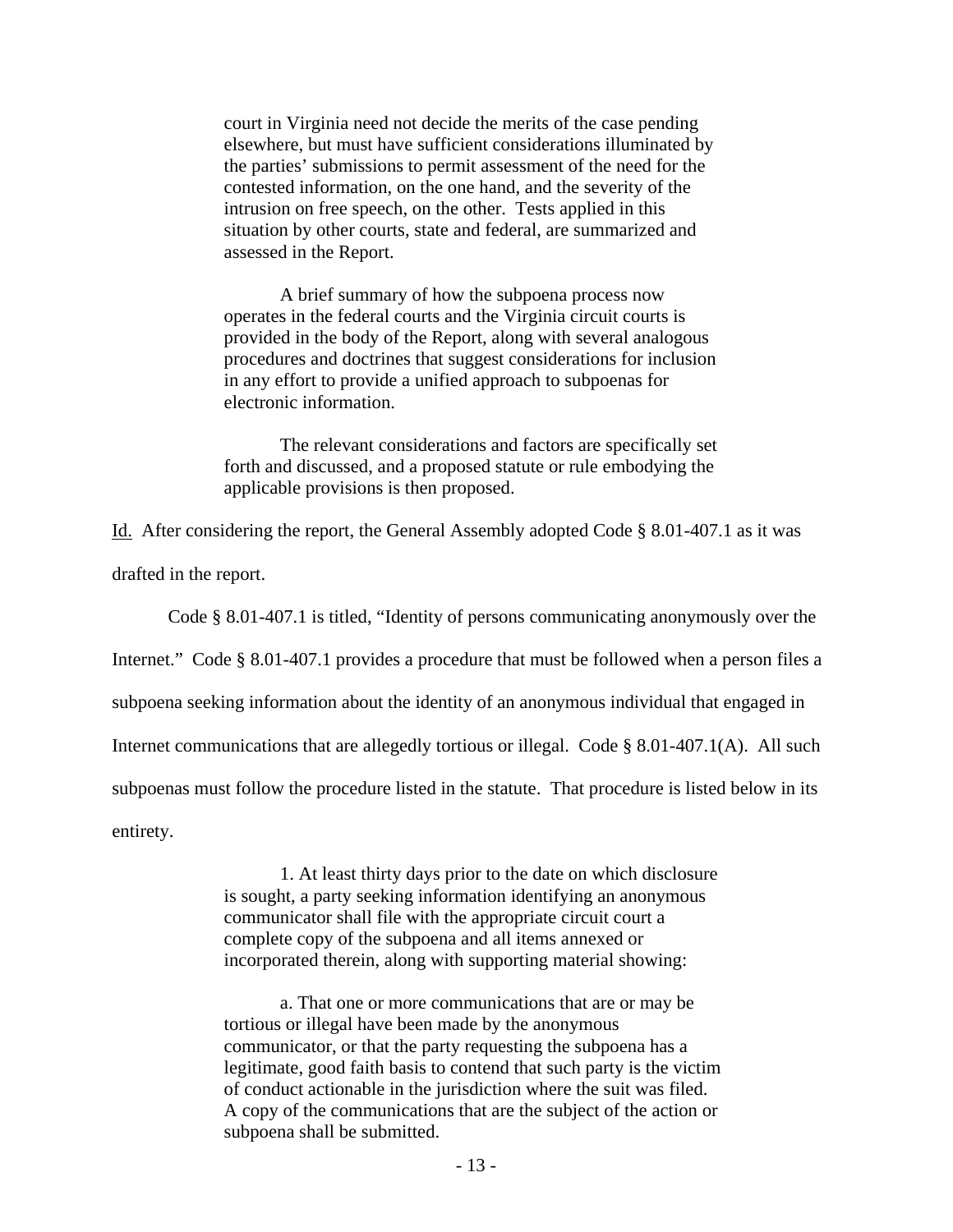b. That other reasonable efforts to identify the anonymous communicator have proven fruitless.

c. That the identity of the anonymous communicator is important, is centrally needed to advance the claim, relates to a core claim or defense, or is directly and materially relevant to that claim or defense.

d. That no motion to dismiss, motion for judgment on the pleadings, or judgment as a matter of law, demurrer or summary judgment-type motion challenging the viability of the lawsuit of the underlying plaintiff is pending. The pendency of such a motion may be considered by the court in determining whether to enforce, suspend or strike the proposed disclosure obligation under the subpoena.

e. That the individuals or entities to whom the subpoena is addressed are likely to have responsive information.

Code § 8.01-407.1(A). The statute also has a notice provision in section A, subsection three. The

notice provision provides:

Except where the anonymous communicator has consented to disclosure in advance, within five business days after receipt of a subpoena and supporting materials calling for disclosure of identifying information concerning an anonymous communicator, the individual or entity to whom the subpoena is addressed shall (i) send an electronic mail notification to the anonymous communicator reporting that the subpoena has been received if an e-mail address is available and (ii) dispatch one copy thereof, by registered mail or commercial delivery service, return receipt requested, to the anonymous communicator at his last known address, if any is on file with the person to whom the subpoena is addressed.

Code  $§ 8.01-407.1(A)(3)$ .

 After receiving notice, the anonymous communicator, or any interested party, may file a written objection, motion to quash, or motion for protective order "at least seven business days prior to the date on which disclosure is sought under the subpoena." Code § 8.01-407.1(A)(4). Finally, "the party to whom the subpoena is addressed shall not comply with the subpoena earlier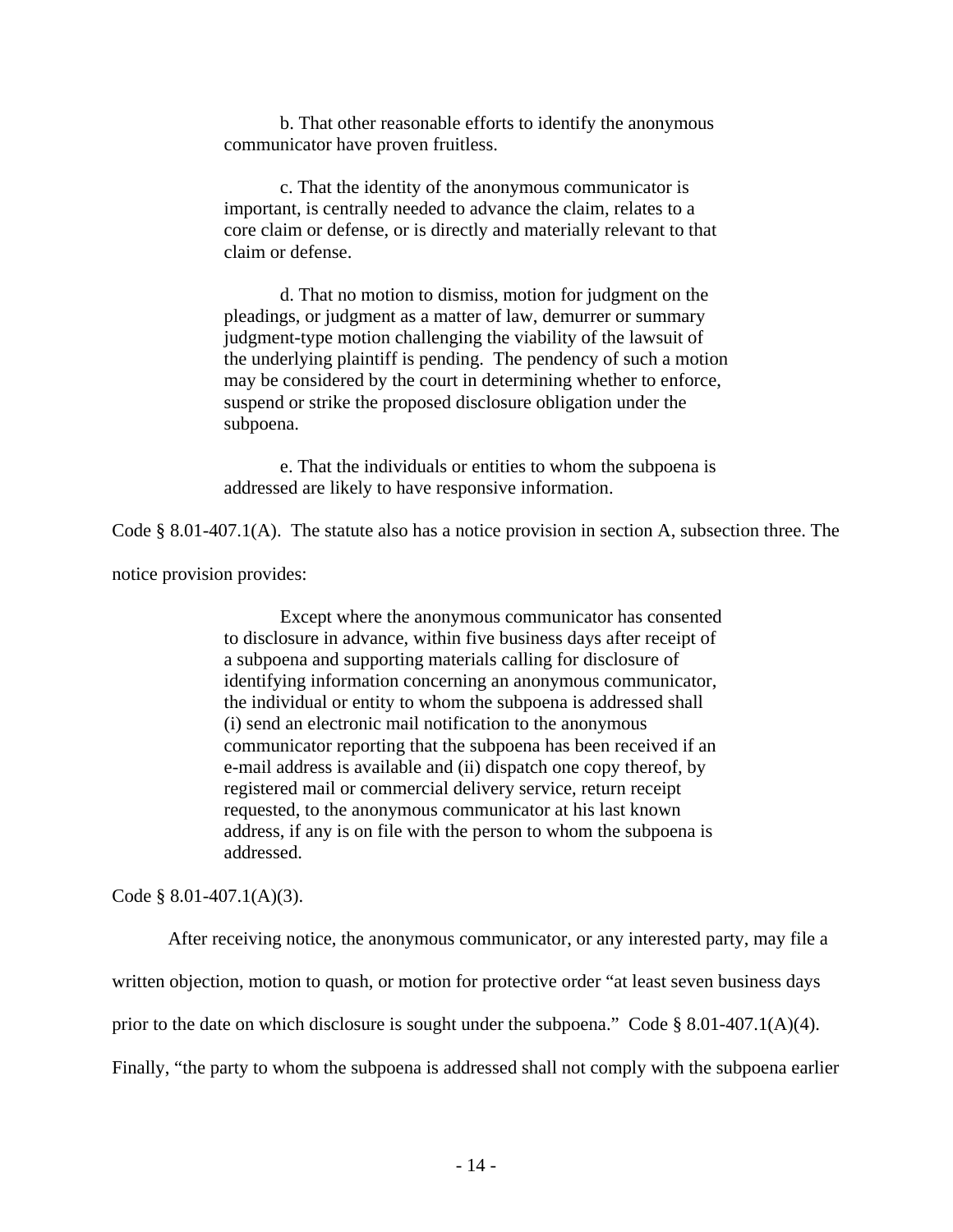than three business days before the date on which disclosure is due, to allow the anonymous communicator the opportunity to object." Code § 8.01-407.1(A)(6).

In summation, a plaintiff seeking to uncover the identity of an anonymous Internet speaker in the Commonwealth must show a circuit court that (1) he has given notice of the subpoena to the anonymous communicator via the Internet service provider; (2)(a) communications made by the anonymous communicator are or may be tortious or illegal *or* (b) the plaintiff "has a legitimate, good faith basis to contend that such party is the victim of conduct actionable in the jurisdiction where the suit is filed," Code § 8.01-407.1(A)(1)(a); (3) other "reasonable efforts to identify the anonymous communicator have proven fruitless," Code § 8.01-407.1(A)(1)(b); (4) the identity of the anonymous communicator is important, is centrally needed to advance the claim, is related to the claim or defense, or is directly relevant to the claim or defense; (5) no motion challenging the viability of the lawsuit is pending; and (6) the entity to whom the subpoena is addressed likely has responsive information. Code  $§ 8.01-407.1(A)(1)(a)-(e)$  and (3).

Thus, the plaintiff must first show the circuit court that he has given notice of the subpoena to the Internet service provider, who in turn provided notice to the anonymous communicator. Notice provides the anonymous communicator with the chance to defend himself and maintain his anonymity.

The second prong consists of two, distinct subparts. Under the first subpart, the plaintiff must show that the communications are or may be tortious. If there is direct evidence demonstrating that the communications are tortious, and the plaintiff provides that evidence to the circuit court, then there is no need to analyze the second subpart of this prong. The second subpart, which is explicitly separated from the first subpart by the conjunction *or*, requires the plaintiff to show that he has "legitimate, good faith basis" for his belief that the conduct is

- 15 -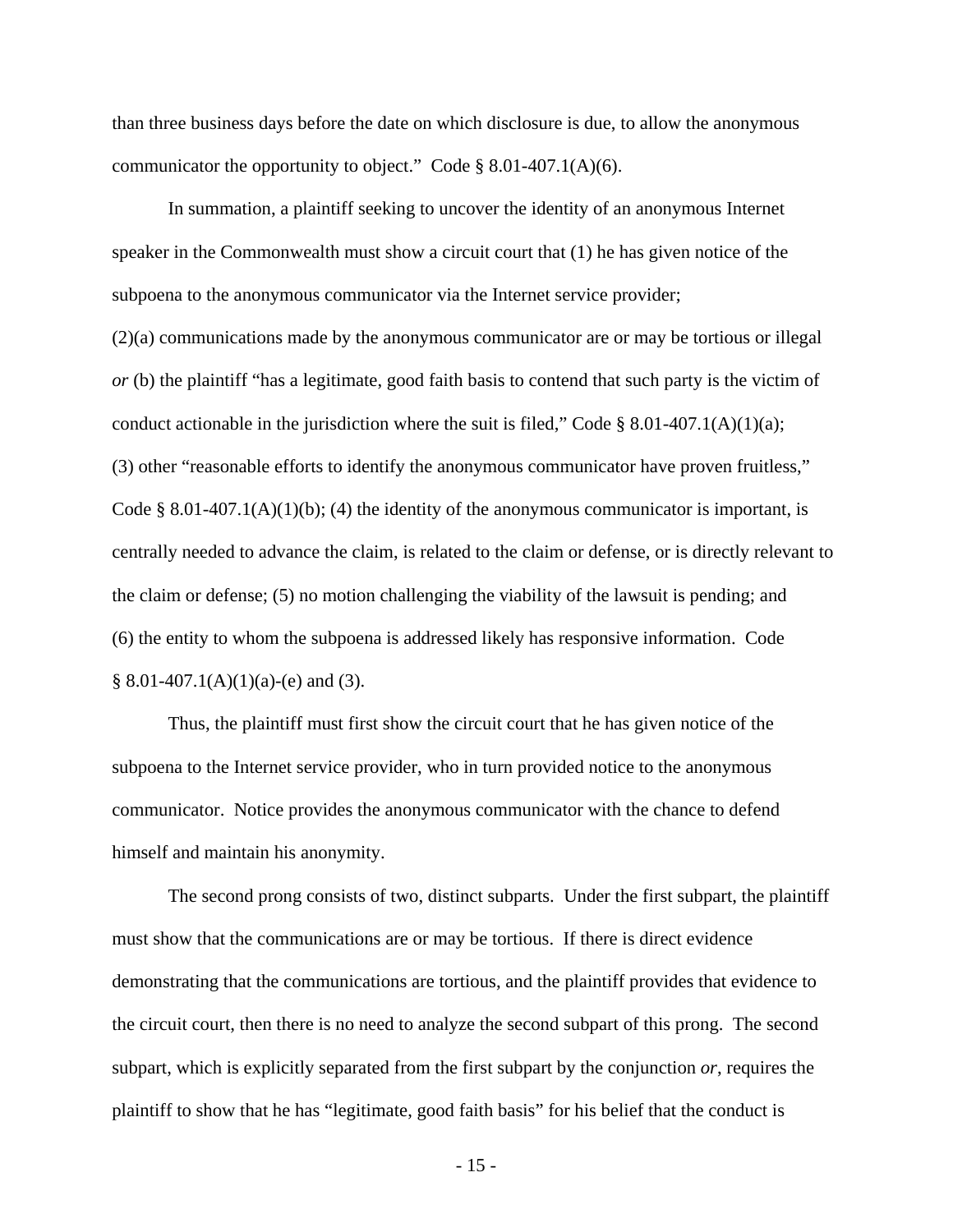tortious. Thus, the plaintiff can either show that the communications are or may be tortious or show that he has a "legitimate, good faith basis" for his belief that the communications are tortious.

The third prong requires the plaintiff to show that other "reasonable efforts to identify the anonymous communicator have proven fruitless." Code  $\S$  8.01-407.1(A)(1)(b). This is merely a requirement that the plaintiff exhaust all other means of identifying the anonymous communicator. Indeed, by exhausting all other means of identifying the anonymous communicator, the plaintiff can show a real need for the identity of the person before the veil of anonymity is pierced.

The fourth prong provides the circuit court with some leeway to apply a balancing test to the request for a subpoena. The plaintiff must show that the identity of the anonymous communicator is important, is centrally needed to advance the claim, is related to the claim or defense, or is directly relevant to the claim or defense. In order to make this determination, a circuit court must necessarily balance the interests of the anonymous communicator against the interests of the plaintiff in discovering the identity of the anonymous communicator.

The fifth prong speaks for itself. It is designed to assure the circuit court that there is no dispositive motion pending before the court before it rules on the subpoena.

Similarly, the sixth prong speaks for itself. It merely requires a showing that the entity to whom the subpoena is addressed has responsive information.

Code § 8.01-407.1 provides the test for uncovering the identity of an anonymous Internet communicator in Virginia. We are "reluctant to declare legislative acts unconstitutional, and will do so only when the infirmity is clear, palpable, and practically free from doubt." Mahan v. NCPAC, 227 Va. 330, 335, 315 S.E.2d 829, 832 (1984) (citing Blue Cross v. Commonwealth,

- 16 -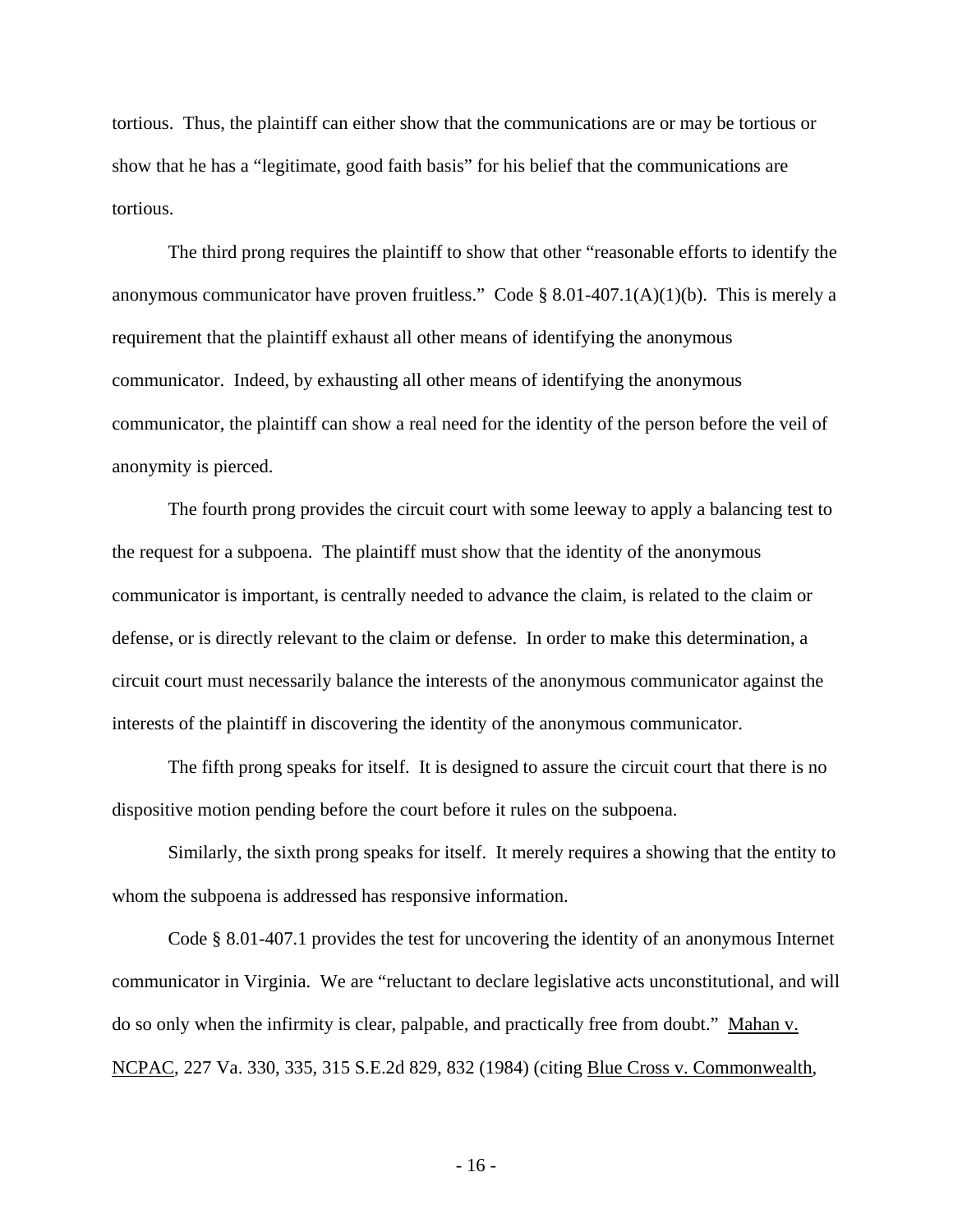221 Va. 349, 358, 269 S.E.2d 827, 832 (1980); Green v. Cnty. Bd., 193 Va. 284, 287, 68 S.E.2d

516, 518 (1952)). This is because

[t]here is a strong presumption in favor of the constitutionality of statutes. Indeed, "[t]here is no stronger presumption known to the law than that which is made by the courts with respect to the constitutionality of an act of Legislature." Any reasonable doubt as to the constitutionality of a statute must be resolved in favor of its constitutionality, and "[o]nly where it is plainly in violation of the Constitution may the court so decide." The General Assembly may enact any law or take any action "unless it is prohibited by the state or federal constitution in express terms or by necessary implication."

FFW Enters. v. Fairfax Cnty., 280 Va. 583, 590, 701 S.E.2d 795, 799-800 (2010) (citations omitted).

We decline to declare Code § 8.01-407.1 unconstitutional. We cannot identify a clear, palpable, and free from doubt infirmity. Therefore, we hold that Code § 8.01-407.1 provides the path of analysis that a circuit court must follow when determining whether to enforce a subpoena *duces tecum* seeking the identity of an anonymous communicator.

ii. Dendrite, Cahill, and their Progeny

Nevertheless, Yelp argues that we should apply the standards enunciated in Dendrite,

Cahill, and their progeny when determining whether a subpoena to identify an anonymous defendant should be enforced. We find Yelp's argument unpersuasive.

In Dendrite, an intermediate appellate court in New Jersey held that a plaintiff seeking to uncover the identity of an anonymous defendant must meet a five-part test: the plaintiff must (1) give notice to the anonymous defendant; (2) identify the exact statements that purportedly constitute actionable speech; (3) establish a prima facie cause of action against the defendant based on the complaint and all information provided to the court; (4) "produce sufficient evidence supporting each element of its cause of action, on a prima facie basis, prior to a court ordering the disclosure of the identity of the unnamed defendant"; (5) "balance the defendant's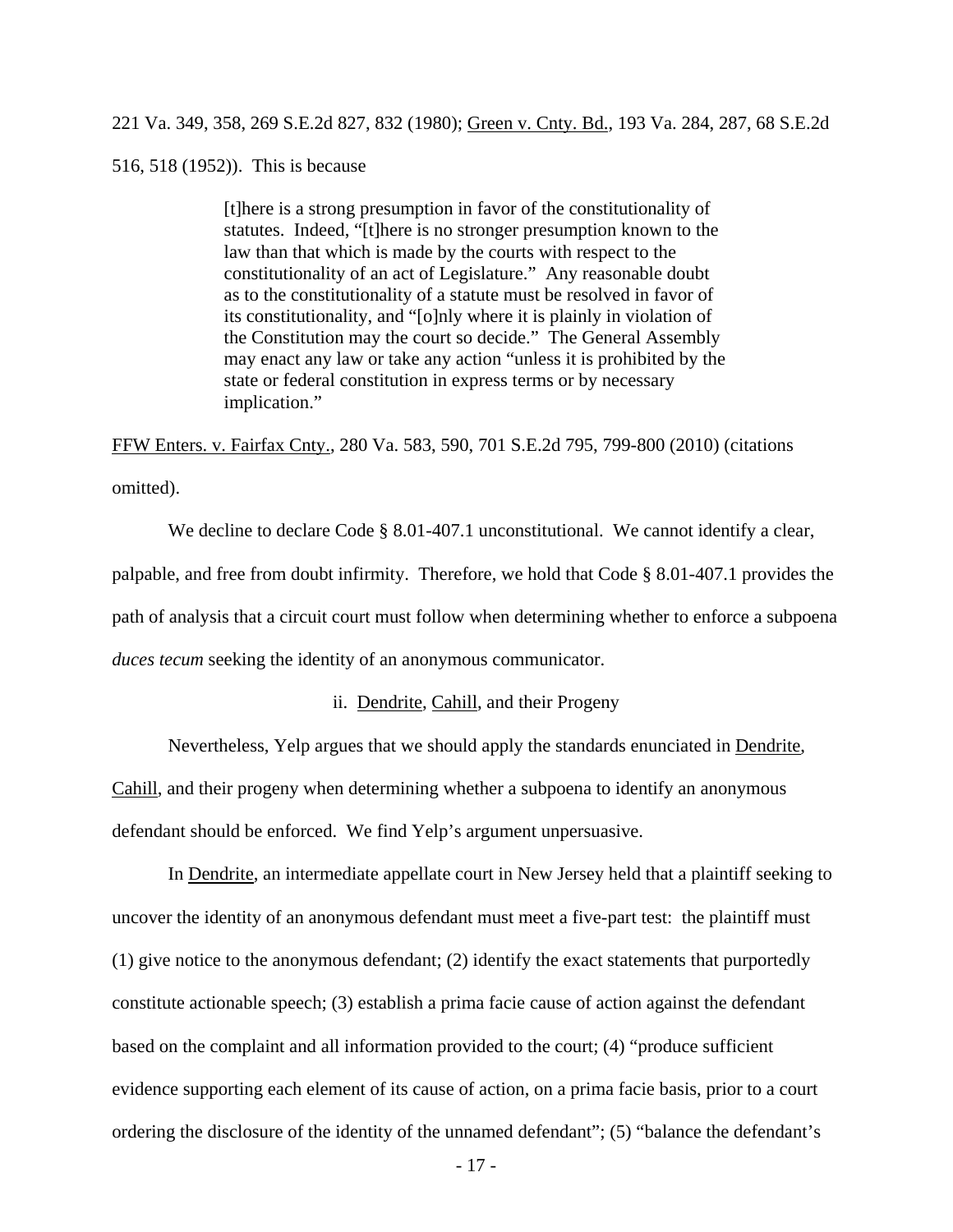First Amendment right of anonymous free speech against the strength of the prima facie case presented and the necessity for the disclosure of the anonymous defendant's identity to allow the plaintiff to properly proceed." Dendrite, 775 A.2d at 760-61.

 In Cahill, the Supreme Court of Delaware adopted a test that requires the plaintiff to both make reasonable efforts to notify the defendant and "support his defamation claim with facts sufficient to defeat a summary judgment motion." Cahill, 884 A.2d at 460. In so holding, the Cahill court declined to adopt the balancing prong of the Dendrite test.

Although the case law has coalesced around the basic framework of the Dendrite and Cahill standards, they are not the only courts to articulate a standard for identifying anonymous Internet speakers. One commentator notes that

> [a]s of 2010, more than twenty courts have either promulgated unmasking standards or outlined specific criteria that parties seeking to identify anonymous internet speakers must satisfy before compelling discovery. These unmasking standards have been promulgated primarily at the state and federal district court levels and have been formulated on a jurisdiction-by-jurisdiction basis, resulting in what has been described as an "entire spectrum" or, less charitably, a "morass" of unmasking standards.

Matthew Mazzotta, Note: Balancing Act: Finding Consensus on Standards for Unmasking

Anonymous Internet Speakers, 51 B.C. L. Rev. 833, 846 (2010).

There is no need for us to adopt persuasive authority from other states. In drafting Code

§ 8.01-407.1, the General Assembly considered persuasive authority from other states and made

the policy decision to include or exclude factors that other states use in their unmasking

standards. The General Assembly's unmasking standard was ultimately promulgated in Code

§ 8.01-407.1. This is the standard that we will apply.

2. Hadeed, Yelp, and the Doe Defendants

Here, it is clear that the circuit court complied with the requirements of Code

§ 8.01-407.1 in determining whether to enforce the subpoena *duces tecum* seeking the identity of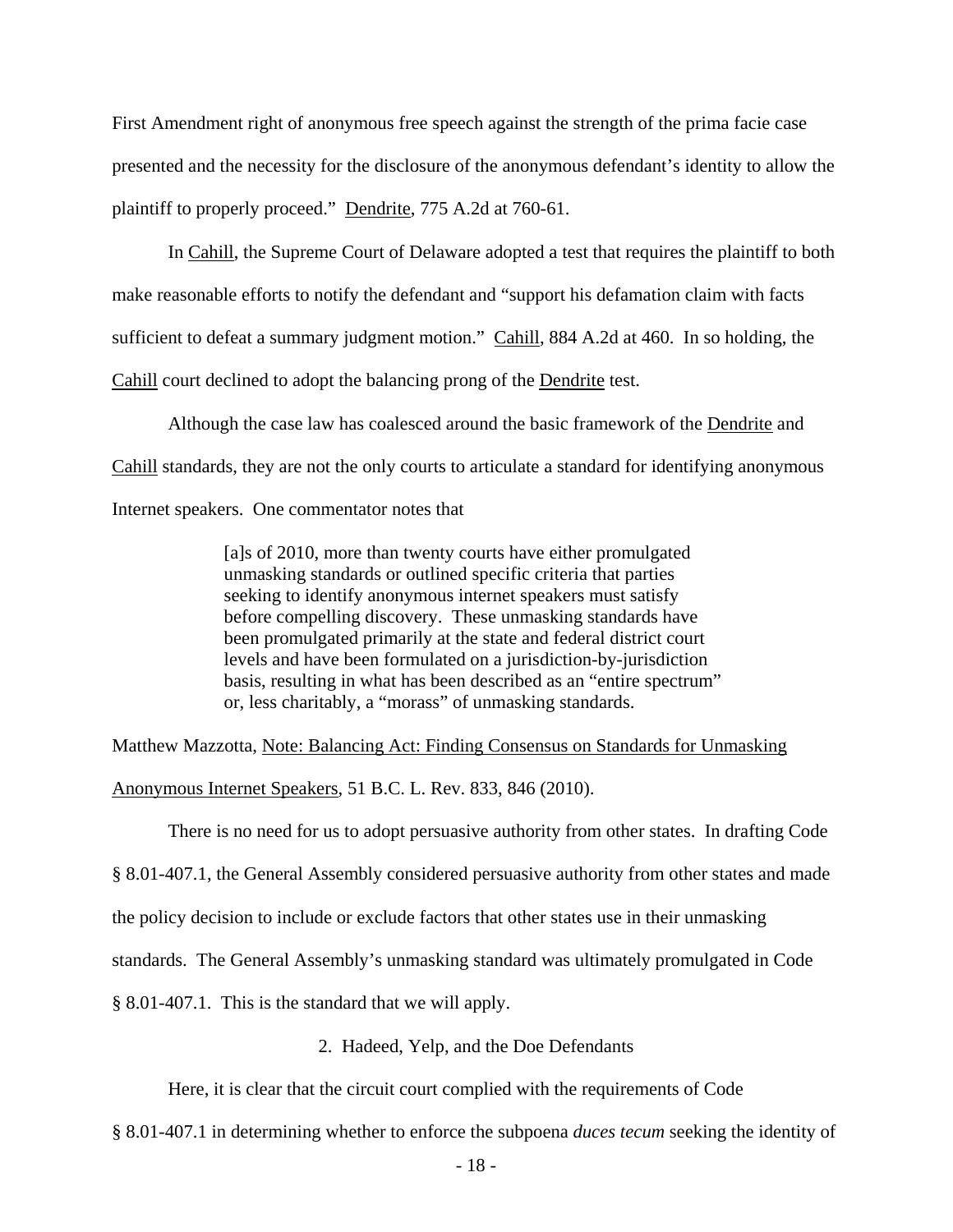the Doe defendants. Accordingly, we hold that the circuit court did not abuse its discretion in enforcing the subpoena *duces tecum*.

 Turning to the first prong of Code § 8.01-407.1(A)(1)(a), it is evident that Hadeed provided the requisite notice to Yelp. Indeed, Yelp concedes that Hadeed provided the requisite notice. Accordingly, after making an independent review of the whole record, we hold that the circuit court did not abuse its discretion in ruling that Hadeed met the first prong of Code  $§ 8.01-407.1(A)(1)(a).$ 

 Turning to the second prong, it is without dispute that the Doe defendants have a constitutional right to speak anonymously over the Internet. However, that right must be balanced against Hadeed's right to protect its reputation. The circuit court, in determining whether to enforce the subpoena *duces tecum* under Code § 8.01-407.1, stated:

> Among other things, [Code § 8.01-407.1] requires that one show that the statements "may be tortious" and that the "identity of the anonymous communicator is important, is centrally needed to advance the claim, relates to a core claim or defense, or is directly and materially relevant to that claim or defense." This Court finds that Hadeed's subpoena *duces tecum* complies with the requisite standard enumerated in Code § 8.01-407.1 and that the statements are tortious if not made by customers of Hadeed Carpet Cleaning and the identity of the communicators is essential to maintain a suit for defamation.

Thus, the circuit court held that Hadeed met the statutory standard for requiring Yelp to disclose the identity of the Doe defendants.

In order to meet the second prong of Code  $\S 8.01-407.1(A)(1)(a)$ , Hadeed could either show that the communications are or may be tortious or show that it has a legitimate, good faith basis for its belief that the communications are tortious. Here, it is clear, as the circuit court held, that if the Doe defendants were not customers of Hadeed, then their Yelp reviews *are* defamatory. Assuming without deciding that the Doe defendants are not customers of Hadeed, the first subpart of this prong is met because the Doe defendants published a tortious, defamatory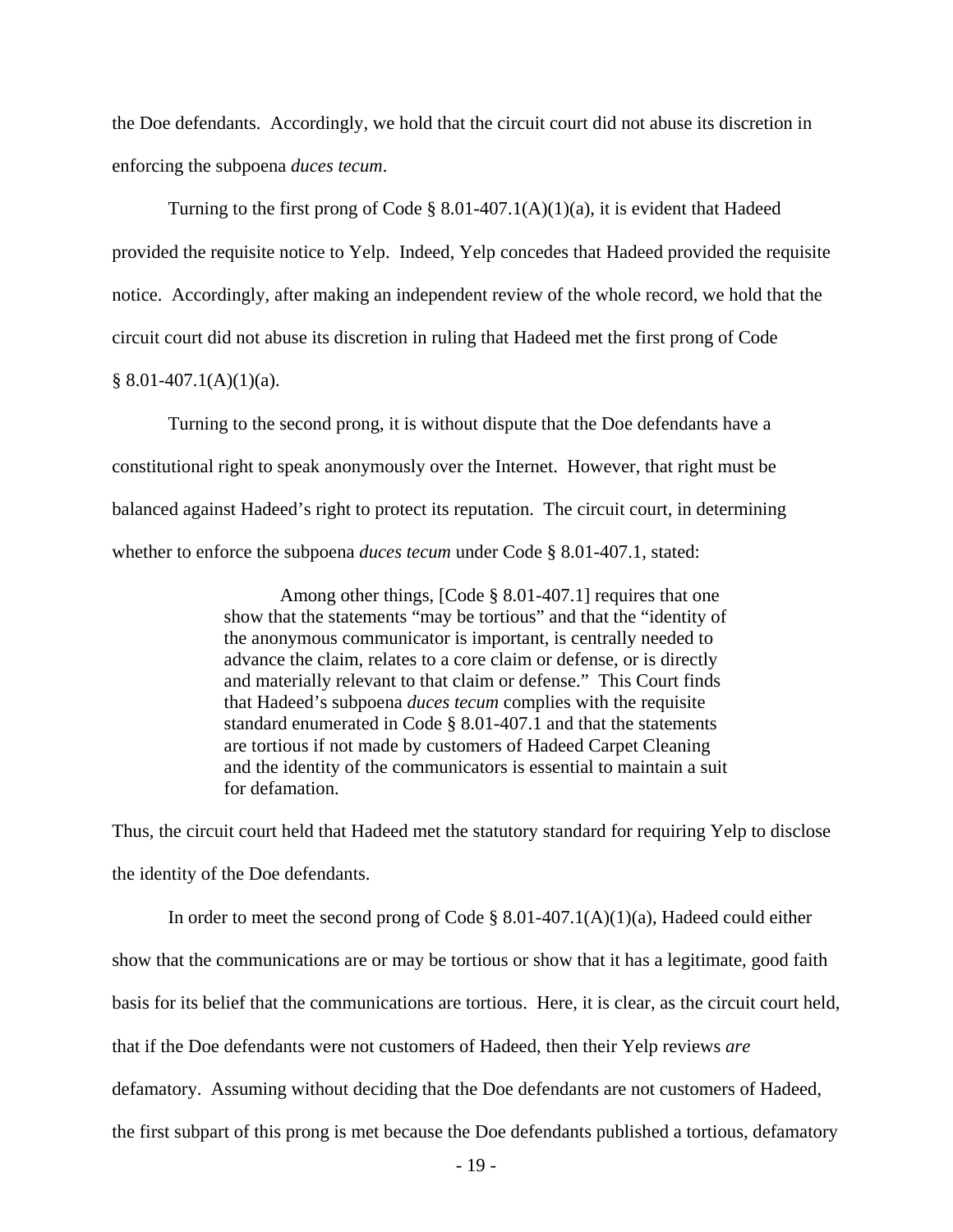statement with the requisite intent. See Tharpe, 285 Va. at 481, 737 S.E.2d at 892. Moreover, Hadeed met the second subpart of this prong because it showed that it had a legitimate, good faith basis for its belief that the reviews are defamatory. It established that it had no record of having provided services to the posters. Specifically, Yelp alleged the following in its subpoena *duces tecum*:

> 8. After conducting an independent investigation in an attempt to match the negative reviews contained in Exhibit 5 with customers on the Hadeed customer database, Hadeed determined that it simply had no record that the negative reviewers were ever actually Hadeed customers.

9. Consequently, Hadeed believes that the reviews contained in Exhibit 5 are not the opinions of its customers, but were made by Defendants falsely representing themselves as customers of Hadeed.

10. The negative reviews in Exhibit 5 are false and defamatory. For example, user "Bob G." from Oakton allegedly relates how he was in a desperate need of emergency carpet cleaning and was ripped off. User "Chris H." from Washington reported that his precious rugs were shrunk. User "J8." from Falls Church reports that he was charged for work never performed. User "YB." from Fairfax reports that unauthorized work was performed and his rug was stained. One user, "Aris P." from Haddonfield, N.J. reports that the price was double the quote and that Hadeed was once bankrupt. Many of the negative reviews report that the price was double what was charged [sic]. After combing it customer records, Hadeed was at a loss to find record of these allegations. Regarding Aris P., in particular, Hadeed conducts no business in New Jersey.

11. Not only was Hadeed unable to find any evidence that the negative reviewers were ever Hadeed customers, but many of the negative reviewers use the same theme. For example, negative reviewers Bob G., YB, and Aris P. use the theme that Hadeed doubled the price. Negative reviewers Bob G., Chris H., MP., Mike M., and Aris P. criticize Hadeed's advertising.

Generally, a Yelp review is entitled to First Amendment protection because it is a

person's opinion about a business that they patronized. See Tharpe, 285 Va. at 481, 737 S.E.2d

at 893. But this general protection relies upon an underlying assumption of fact: that the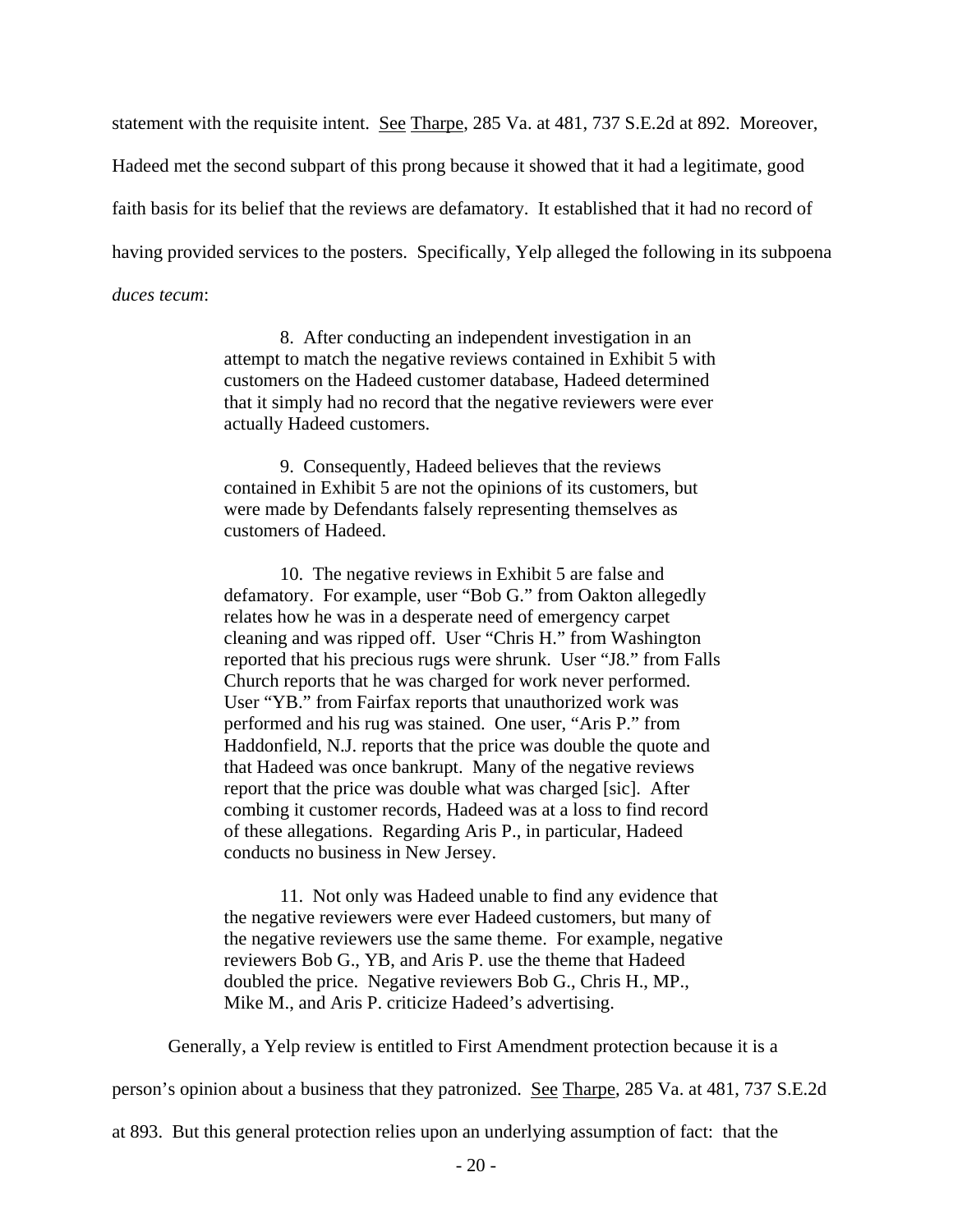reviewer was a customer of the specific company and he posted his review based on his personal experience with the business. If this underlying assumption of fact proves false, in that the reviewer was never a customer of the business, then the review is not an opinion; instead, the review is based on a false statement of fact—that the reviewer is writing his review based on personal experience. And "'there is no constitutional value in false statements of fact.'" Id. (quoting Gertz, 418 U.S. at 340).

Here, Hadeed attached sufficient evidence<sup>7</sup> to its subpoena *duces tecum* indicating that it made a thorough review of its customer database to determine whether all of the Yelp reviews were written by actual customers. After making such a review, Hadeed discovered that it could not match the seven Doe defendants' reviews with actual customers in its database. Thus, the evidence presented by Hadeed was sufficient to show that the reviews are or may be defamatory, if not written by actual customers of Hadeed. Moreover, Hadeed sought the subpoena *duces tecum* under the legitimate, good faith belief that the Doe defendants were not former customers, and, therefore, their reviews were defamatory.

After making an independent review of the whole record, we hold that the circuit court did not abuse its discretion in ruling that the communications made by the Doe defendants "are tortious if not made by customers of Hadeed." In so holding, the circuit court correctly applied the second prong of Code  $\S$  8.01-407.1(A)(1)(a).

Turning to the third prong, we find that Hadeed took reasonable efforts to identify the anonymous communicators and those efforts proved fruitless. Hadeed represented to the circuit court that it compared all of the Yelp reviews with its customer database. Out of all of the Yelp reviews, Hadeed identified seven reviewers whose information could not be found in their

 $\frac{1}{7}$  $\mu$ <sup>7</sup> Hadeed attached evidence that it made an independent investigation of its customer database in an attempt to match all of the Yelp reviews with its customers. Further, Hadeed attached screenshots of the specific reviews that it alleged were defamatory.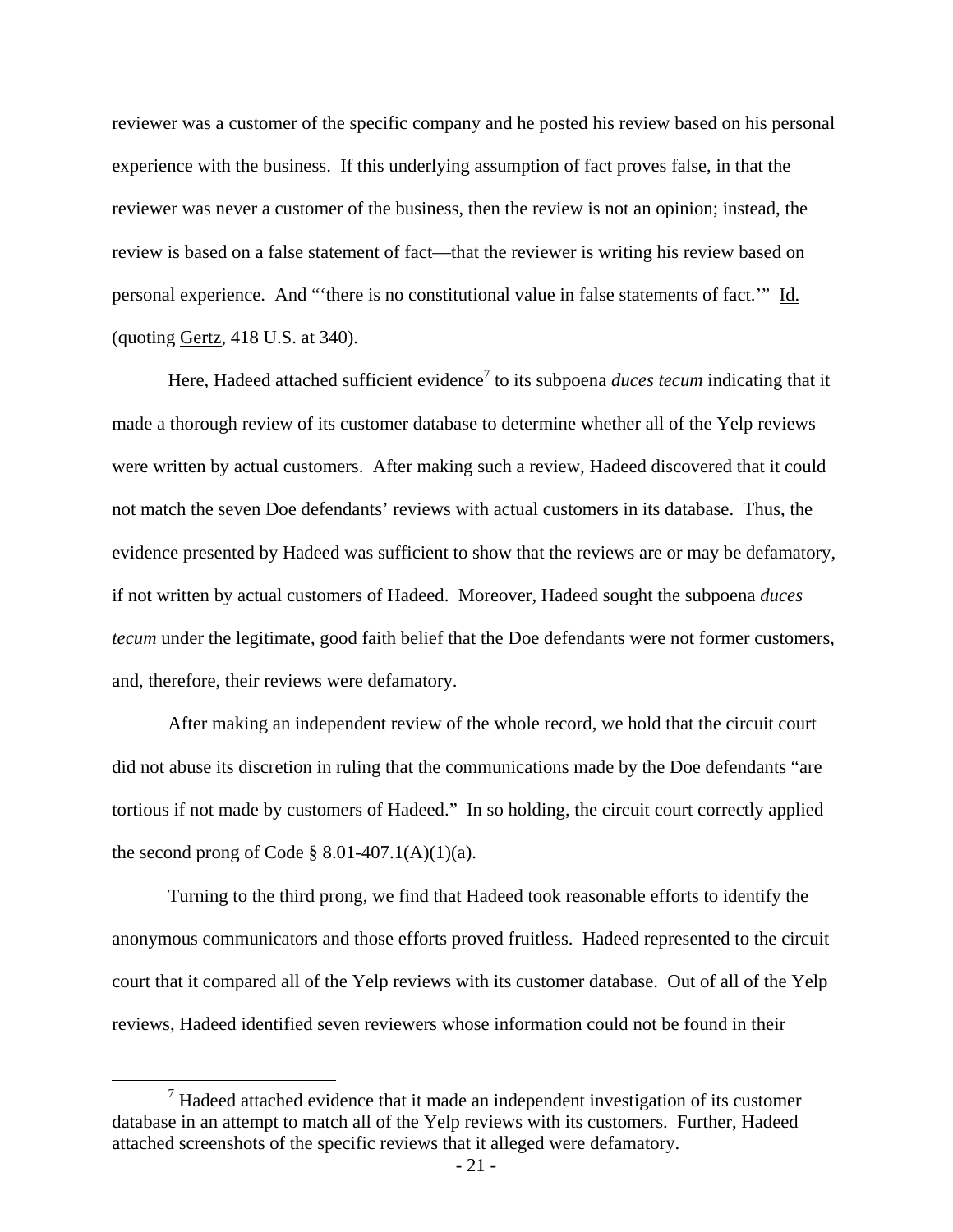customer database. The circuit court, in reaching its holding, considered this evidence and ruled that Hadeed complied with the requirements of Code § 8.01-407.1(A)(1)(b). Moreover, Hadeed first contacted Yelp to obtain the identity of the Doe defendants. Yelp refused to comply. Thus, Hadeed was then forced to resort to a subpoena *duces tecum* to obtain the identity of the Doe defendants. After making an independent review of the whole record, we hold that the circuit court did not abuse its discretion in ruling that Hadeed took reasonable efforts to identify the Doe defendants before requesting the subpoena *duces tecum*.

Turning to the fourth prong, we find that the identity of the Doe defendants is important, is centrally needed to advance the claim, is related to the claim or defense, or is directly relevant to the claim or defense. Without the identity of the Doe defendants, Hadeed cannot move forward with its defamation lawsuit. There is no other option. The identity of the Doe defendants is not only important, it is necessary. The circuit court considered this in making its decision. After making an independent review of the whole record, we hold that the circuit court did not abuse its discretion in ruling that the identity of the Doe defendants is important and centrally needed to advance the defamation claim.

Turning to the fifth and sixth prongs, we find that there was no dispositive motion pending before the circuit court at the time it made its decision, and we find that Yelp has responsive information. These prongs were not disputed at the circuit court. The record does not indicate that there was a dispositive motion pending before the circuit court before it made its decision on the subpoena *duces tecum*. Further, Yelp concedes that it keeps responsive information on all of the users of its website. Therefore, after making an independent review of the whole record, we hold that the circuit court did not abuse its discretion in making its decision in regard to the fifth and sixth prongs of Code  $\S 8.01-407.1(A)(1)$ .

- 22 -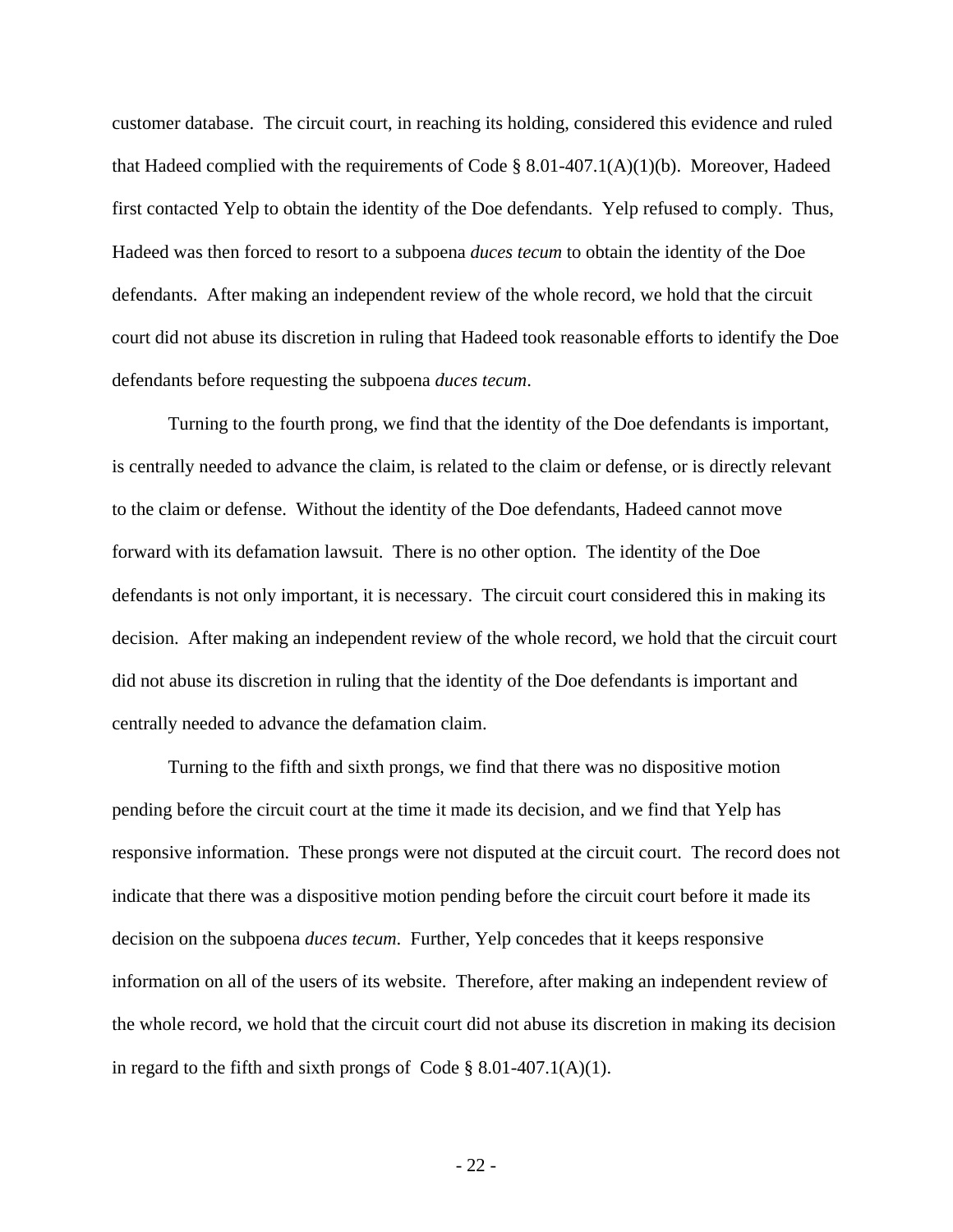We have made an independent examination of the whole record, and we cannot say that the circuit court abused its discretion. The judgment of the circuit court "'does not constitute a forbidden intrusion on the field of free expression.'" Bose Corp., 466 U.S. at 499 (quoting Sullivan, 376 U.S. at 285). Accordingly, we affirm the circuit court's decision.

#### B. Subpoena *Duces Tecum* and Jurisdiction

 Yelp next argues that the trial court erred by asserting subpoena jurisdiction over Yelp, which is a non-party, foreign corporation. We disagree.

 "'We review the trial court's refusal to quash the issuance of a subpoena *duces tecum* . . . under an abuse of discretion standard." America Online, Inc. v. Nam Tai Elec., Inc., 264 Va. at 590-91, 571 S.E.2d at 132 (quoting America Online, Inc. v. Anonymous Pub. Traded Co., 261 Va. at 359, 542 S.E.2d at 382). However, we review questions of law *de novo*. This involves a question of law because it requires us to interpret the relevant service of process statutes.

 Yelp is a non-party, foreign corporation that is headquartered in San Francisco, California. But Yelp is registered to do business in the Commonwealth and has a registered agent in the Commonwealth. Yelp argues that the circuit court lacked jurisdiction to subpoena documents from Yelp. Within this, Yelp argues that the mere presence of a registered agent is not enough to confer jurisdiction. In so arguing, Yelp skirts around the rules of the Supreme Court and the service of process statutes found in the Virginia Code.

A subpoena *duces tecum* is a rule-based discovery tool. The procedure for issuing a subpoena *duces tecum* to a non-party is found in Rule 4:9A. The Rule is titled, "Production from Non-Parties of Documents, Electronically Stored Information, and Things and Entry on Land for Inspection and Other Purposes; Production at Trial." The Rule creates two methods by which a subpoena *duces tecum* may be issued: by the clerk of court or by an attorney. Rule 4:9A(1) and (2).

- 23 -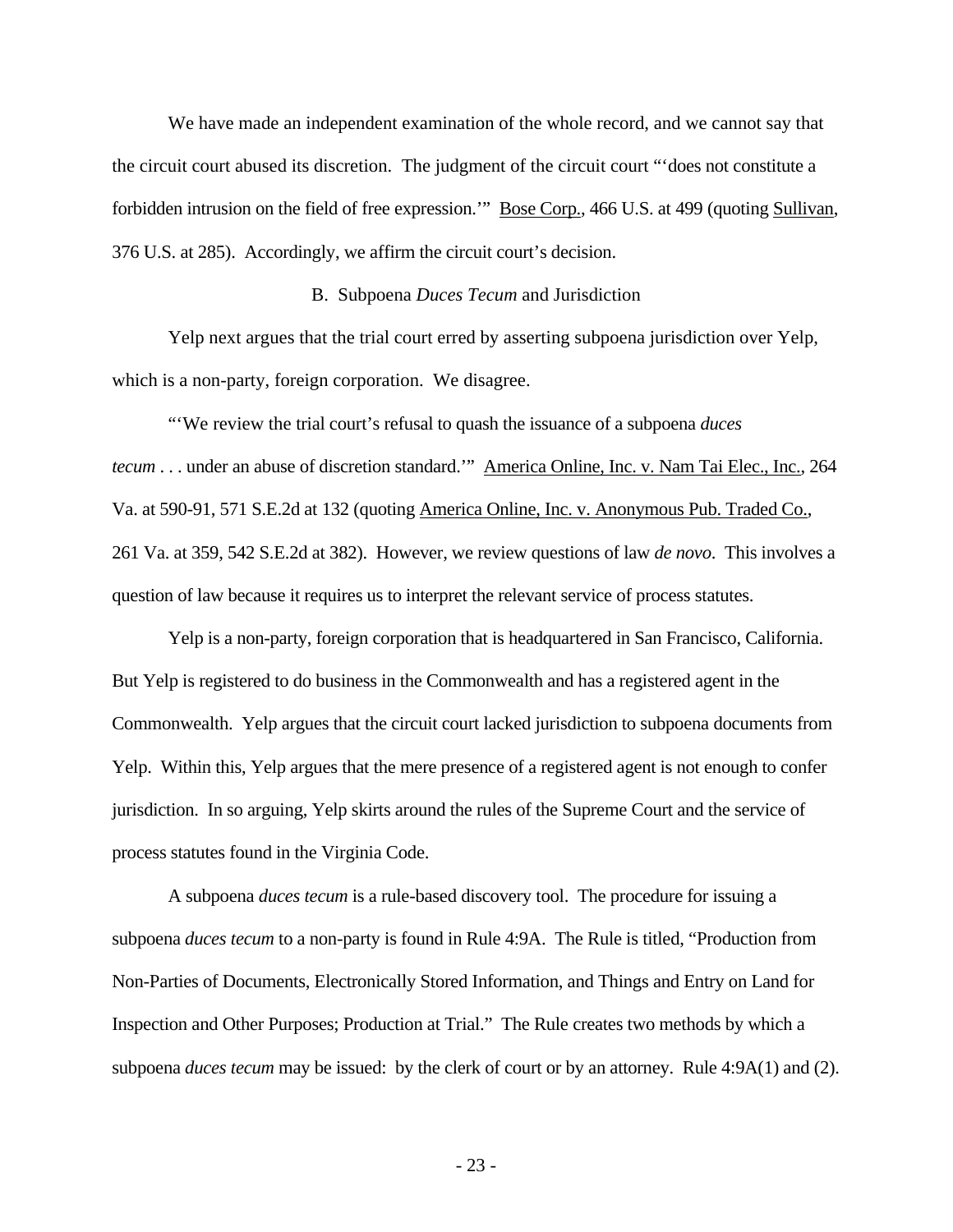The procedure for the issuance of a subpoena *duces tecum* by the clerk of court is found in Rule 4:9A(1):

> Upon written request therefor filed with the clerk of the court in which the action or suit is pending by counsel of record for any party or by a party having no counsel in any pending case, with a certificate that a copy thereof has been served pursuant to Rule 1:12 upon counsel of record and to parties having no counsel, *the clerk shall issue to a person not a party therein a subpoena duces tecum subject to this Rule*.

# (Emphasis added).

The procedure for the issuance of a subpoena *duces tecum* by an attorney is found in Rule 4:9A(2). Under this rule, an attorney-at-law may personally issue the subpoena *duces tecum*, but a copy of it must be sent to all parties, and it must be filed with the clerk's office in which the case is pending. Rule 4:9A(a). Further, the person to whom the subpoena *duces tecum* is directed may file a written objection. Rule 4:9A(b). If an objection is made, then the party issuing the subpoena may seek a court order compelling disclosure. Id.

Rule 4:9A, however, does not state *how* a subpoena *duces tecum* is to be served on a non-party, foreign corporation. Instead, Code § 8.01-301 sets forth the method for serving process on a foreign corporation.

Code § 8.01-301 provides that service may be effected "[b]y personal service . . . on the registered agent of a foreign corporation which is authorized to do business in the Commonwealth ...." Code § 8.01-301(1). Code § 13.1-766<sup>8</sup> works in conjunction with Code § 8.01-301 in that it explicitly defines the purpose of a foreign corporation's "registered agent." Code § 13.1-766 provides, in relevant part: "The registered agent of a foreign corporation authorized to transact business in this Commonwealth shall be an agent of such corporation upon whom any *process,* 

 <sup>8</sup> <sup>8</sup> Code § 13.1-766 applies to corporations that issue stock. Code § 13.1-928 applies to corporations that do not issue stock. The rules for service are functionally similar for stock corporations and non-stock corporations. Yelp is a corporation that issues stock; therefore, we analyze only Code § 13.1-766.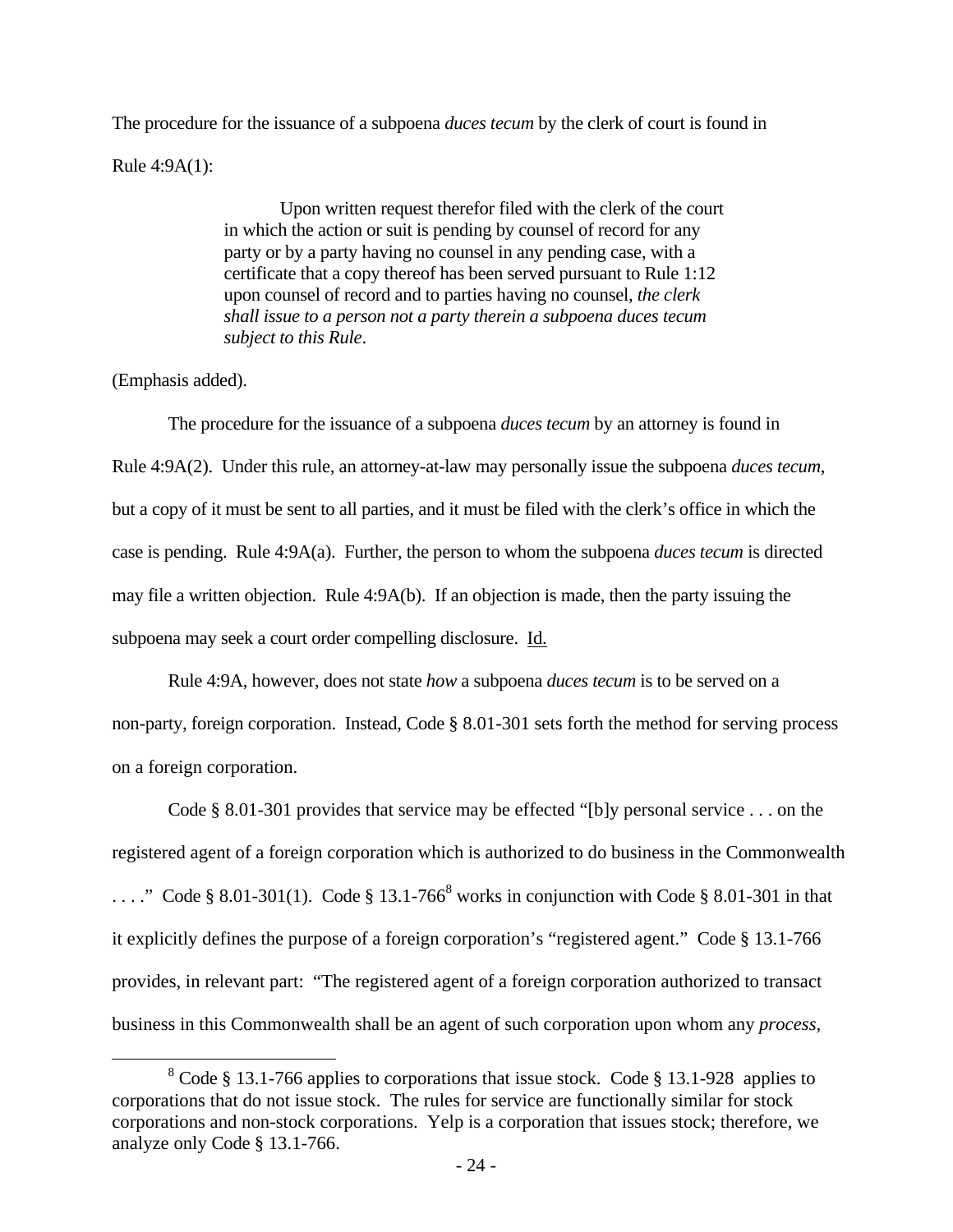*notice, order or demand required or permitted by law* to be served upon the corporation may be served." (Emphasis added). $9$ 

Code § 8.01-301(1) and Code § 13.1-766 explicitly allow for service on a registered agent of a foreign corporation that is authorized to do business in the Commonwealth. Service includes "any process, notice, order or demand required or permitted by law." Code § 13.1-766. A subpoena *duces tecum* falls within the definition of "process," as used in Code § 13.1-766. See Bellis v. Commonwealth, 241 Va. 257, 262, 402 S.E.2d 211, 214 (1991) ("'Process,' includes a subpoena directed to a witness.").

 Yelp's registered agent in Virginia was served with a subpoena *duces tecum* by Hadeed. This constituted service of process under Code § 13.1-766. Accordingly, we agree with the circuit court's holding that "service of a subpoena *duces tecum* on Yelp's registered agent in Virginia provides jurisdiction for th[e] Court to adjudicate the motion to compel." Therefore, we affirm the circuit court's decision.

### III. CONCLUSION

For the foregoing reasons, we affirm the circuit court's decision.

Affirmed.

 $\frac{1}{\sqrt{9}}$  $<sup>9</sup>$  In the same chapter of the Virginia Code, there is a provision that defines the sole duty</sup> of the registered agent: "The sole duty of the registered agent is to forward to the corporation at its last known address any process, notice or demand that is served on the registered agent." Code § 13.1-763(B).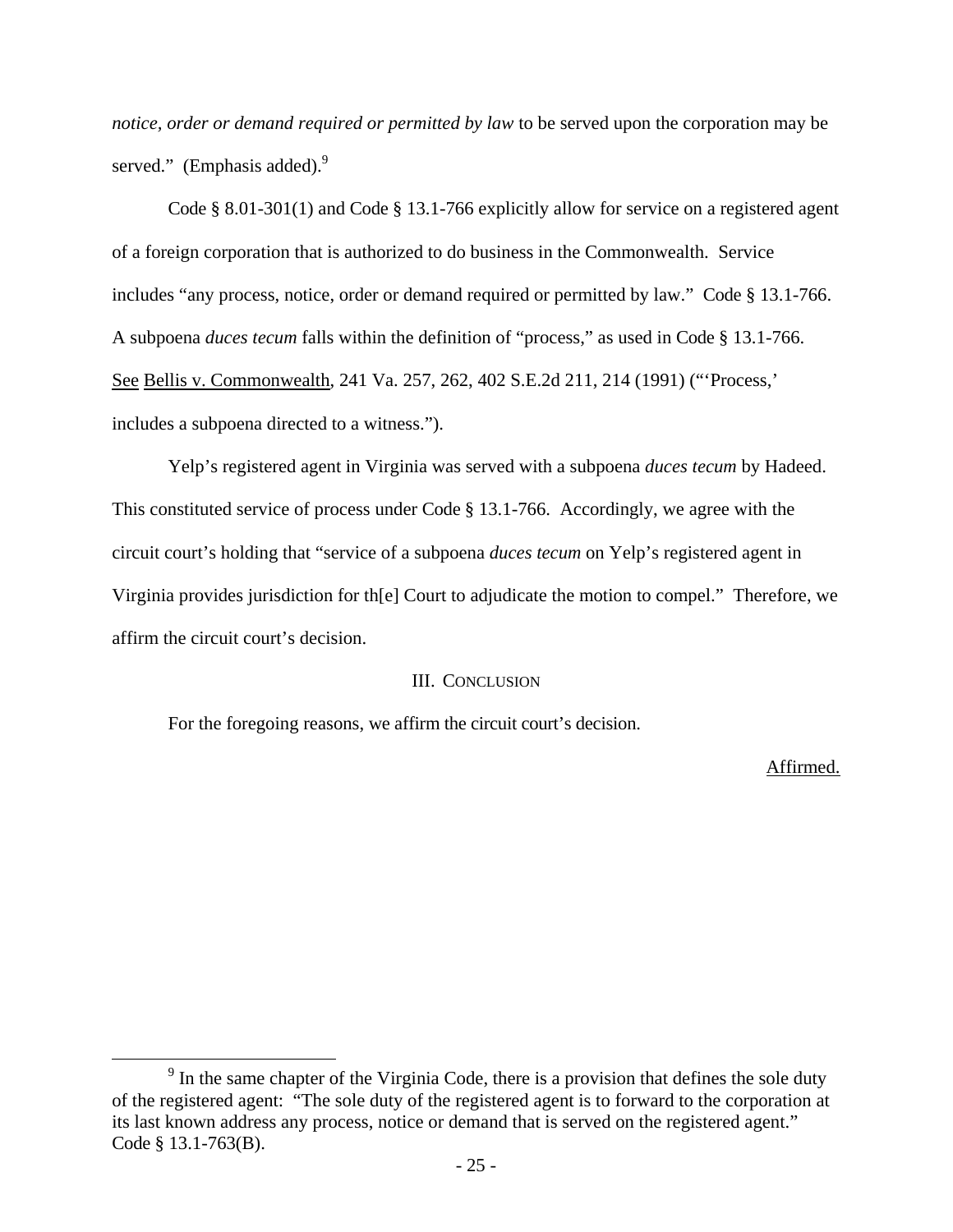Haley, S.J., concurring, in part, and dissenting, in part.

 I concur with the majority: (1) that the trial court had subpoena jurisdiction over Yelp, and (2) that Code § 8.01-407.1 provides a procedural and substantive path of analysis for determining the propriety of issuing an unmasking subpoena *duces tecum* which constitutionally balances the First Amendment protection of an anonymous speaker and the right of redress for defamation.

Code § 8.01-407.1(A)(1)(a), (b), and (c) define the "supporting material" to be attached to the request for an unmasking subpoena *duces tecum*. This dissent maintains that the supporting material did not suffice to justify issuance of the subpoena.<sup>10</sup>

Subsection  $(A)(1)(a)$  requires that the communications "are or may be tortious." To be tortious the communications must be false. Tharpe v. Saunders, 285 Va. 476, 481, 737 S.E.2d 890, 892 (2013). Six of the seven communications claimed Hadeed overcharged and/or failed to honor a quoted price.<sup>11</sup> Nowhere in this cause has Hadeed claimed that any of the substantive statements are false. Rather, Hadeed maintains, these communicators *may* not have been customers, and, *if* they were not, the substantive statements may be tortious.

Subsection  $(A)(1)(b)$  requires that "reasonable efforts" for identification have been fruitless, and subsection  $(A)(1)(c)$  requires that identity is "needed to advance the claim."

 In the trial court counsel for Hadeed stated: "I don't know whether that person is a customer or not, and we suspect not."

In material supporting issuance of the subpoena request, Hadeed writes:

8. After conducting an independent investigation in an attempt to match the negative reviews . . . with customers on the Hadeed

<sup>&</sup>lt;sup>10</sup> I concur with the majority that Hadeed complied with all other subsections of Code § 8.01-407.1.

 $11$  One of the commenters claimed Hadeed had "shrunk" his rugs.